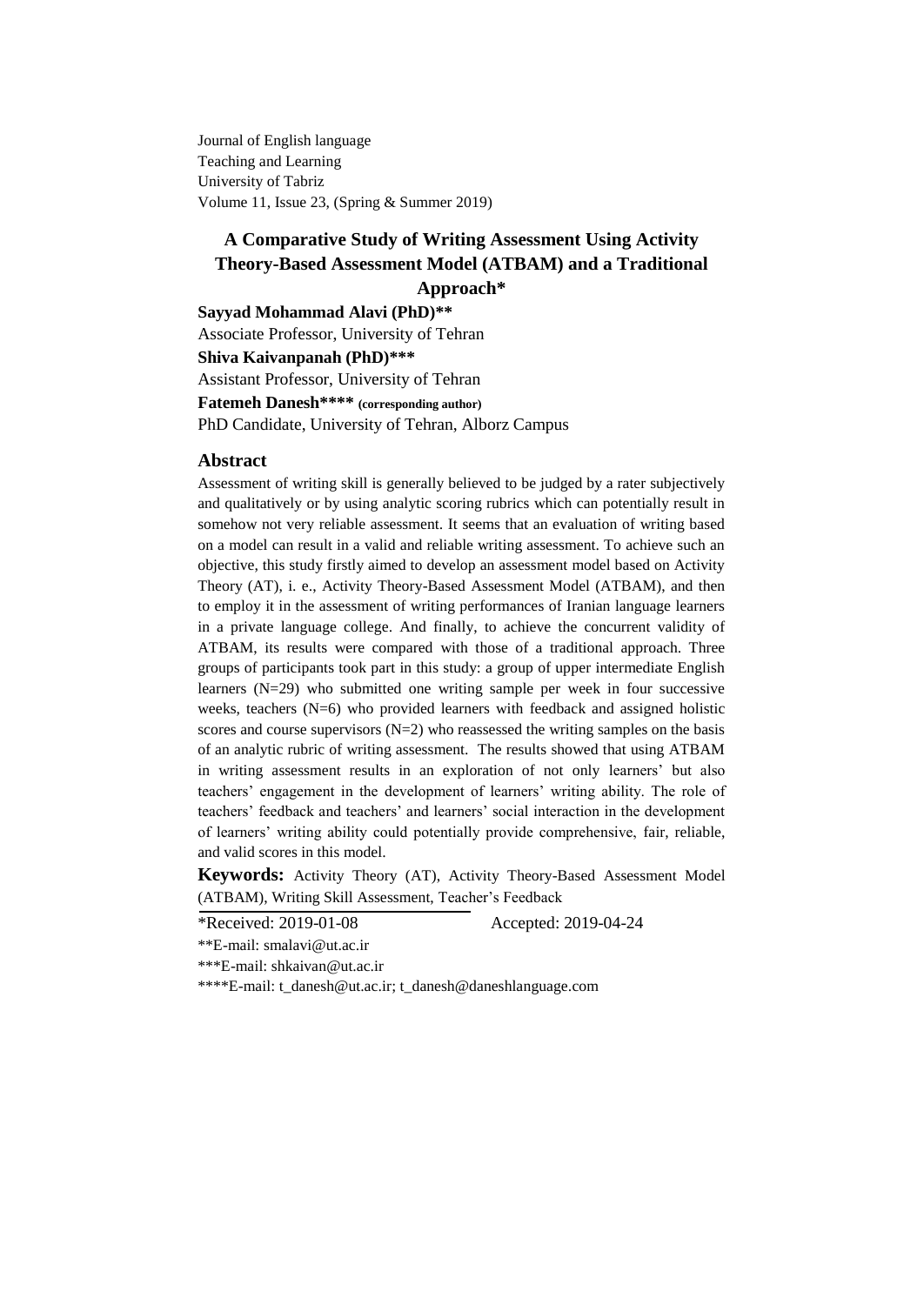#### **Introduction**

It is generally believed that language teaching, learning and testing principles are to be interrelated. Examining these principles and their relationship with one another has been extensively researched to provide guidelines to be practiced in English language pedagogy. This very interrelatedness, dates back to 1930s, has also mutually influenced on each other in pedagogical conditions. In other words, the incorporation of teaching into testing procedures implies that specific approaches to testing and assessment can also be traced to certain eras of dominant language teaching and learning practices. However, it seems that a gap is felt in language testing and assessment procedures when a theory is employed in teaching a language as a foreign language.

The emergence of communicative competence model in 1980s (Canale and Swain, 1980) led to a paradigm shift in language teaching and assessment. The advantages of such a shift over the previous testing approaches are its qualitative mode of assessment and the use of criterion-referenced testing in classroom assessment. Moreover, the assessment of communicative competence directed language teachers to incorporate social factors in their classroom contexts to improve learners' communicative competence. It seems that an integration of social factors to assess learners' communicative competence requires language testers to think about alternative ways of language assessment.

Alternative assessment claims that a link between assessment and instruction needs to be established by 'feedback loop' which allows instructors to continuously monitor and modify instruction based on what is already assessed. In other words, such an alternative assessment can potentially provide instructors with informative information (Alderson & Banerjee, 2001) and motivate language learners to take more responsibility for their own learning (Hamayan, 1995). Feedback as an important feature in improving the learning of the students through assessment can build confidence in students and motivate them (O'Farrell, 2016). Hattie and Timperley (2007) suggest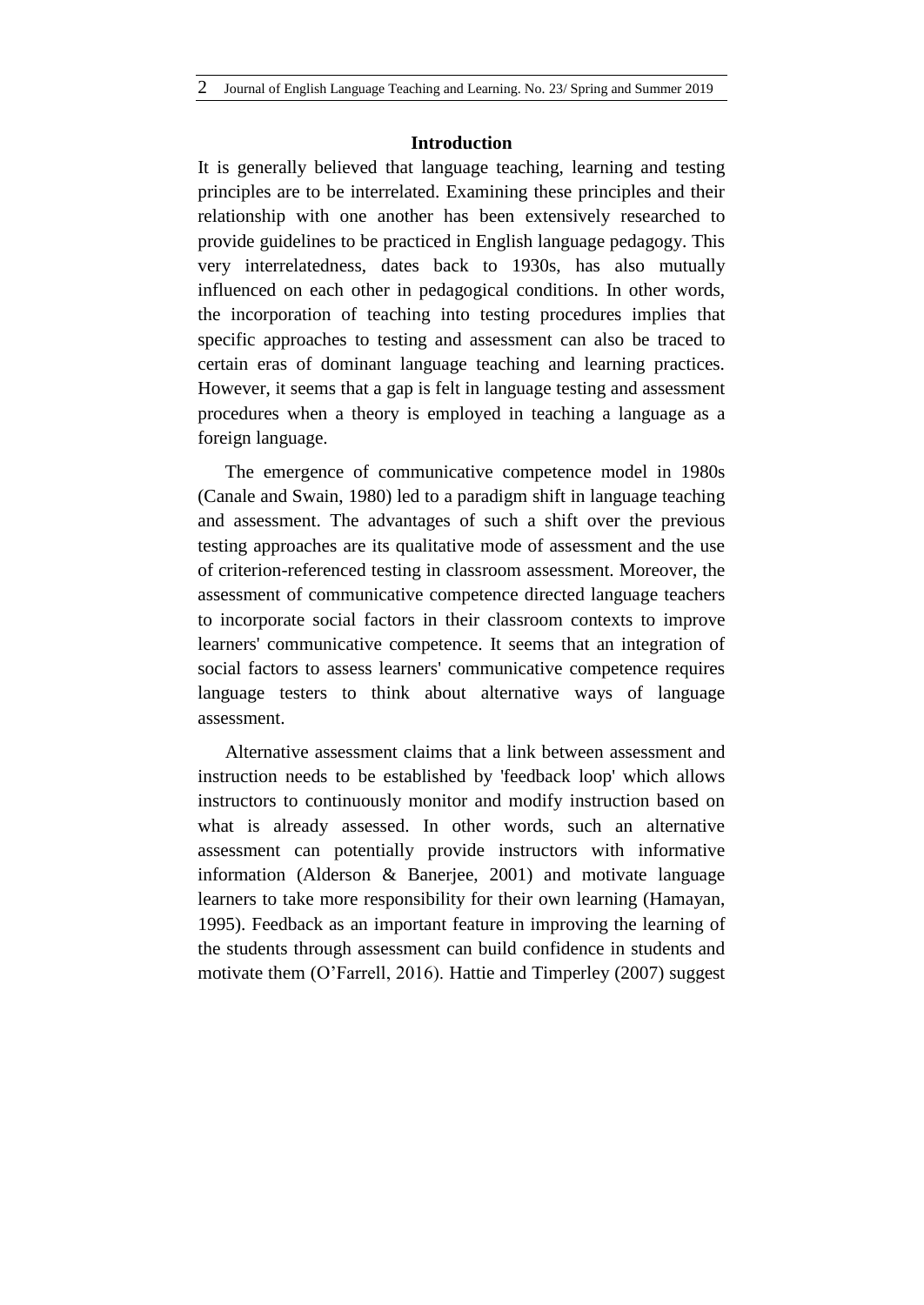ways of enhancing the effectiveness of feedback in classroom. The relationship between feedback and learning and learners' intended performances is documented in many studies (Kluger & DeNisi, 1996; Mory, 2004; and Narciss & Huth, 2004) and the importance of feedback as a significant factor in motivating learning is also documented (Lepper & Chabay, 1985; Narciss & Huth, 2004).

Language testing and assessment circles have witnessed different forms of alternative assessment such as Dynamic Assessment (DA), Authentic Assessment, Performance-based Assessment, Portfolio Assessment, etc. (Barnard Bachelor, 2017) which have been recently developed. However, most teachers still prefer to use the old and traditional approach to testing and assessment. Any alternative assessment claims to perform specific assessment purposes. For example, DA, suggested as an alternative to traditional assessment methods, (Lantolf & Poehner, 2004; Poehner, 2007; Mattarima & Hamdan , 2011) is regarded as a means designed to bring out the potential of learning and to improve the learning effectiveness by providing more opportunities for learners to interact with each other and with teachers (Wang, 2010). In DA, teaching is a part of assessment itself and it supplies very useful information for developing interventions. Performing DA, as Lidz (1991) suggests, can help teachers or examiners discover how the students learn or can be best instructed by looking at their learning processes which are believed to be influenced by learners' cognitive, affective, social, and cultural factors.

The impact of sociocultural theories on EFL contexts has been widely researched. However, there seems to be scarcity of research in testing and assessment models in which social dimensions of assessment in classroom contexts are observed. These issues appeared as the tenets of Activity Theory (AT) which is employed as a descriptive meta-theory derived from Vygotsky's (1978) social development idea (Nardi, 1996). Vygotsky (1978) states that in AT, human activity is directed toward an object and mediated by tools and artifacts that are constituted in a social context. Karanasios, Allen and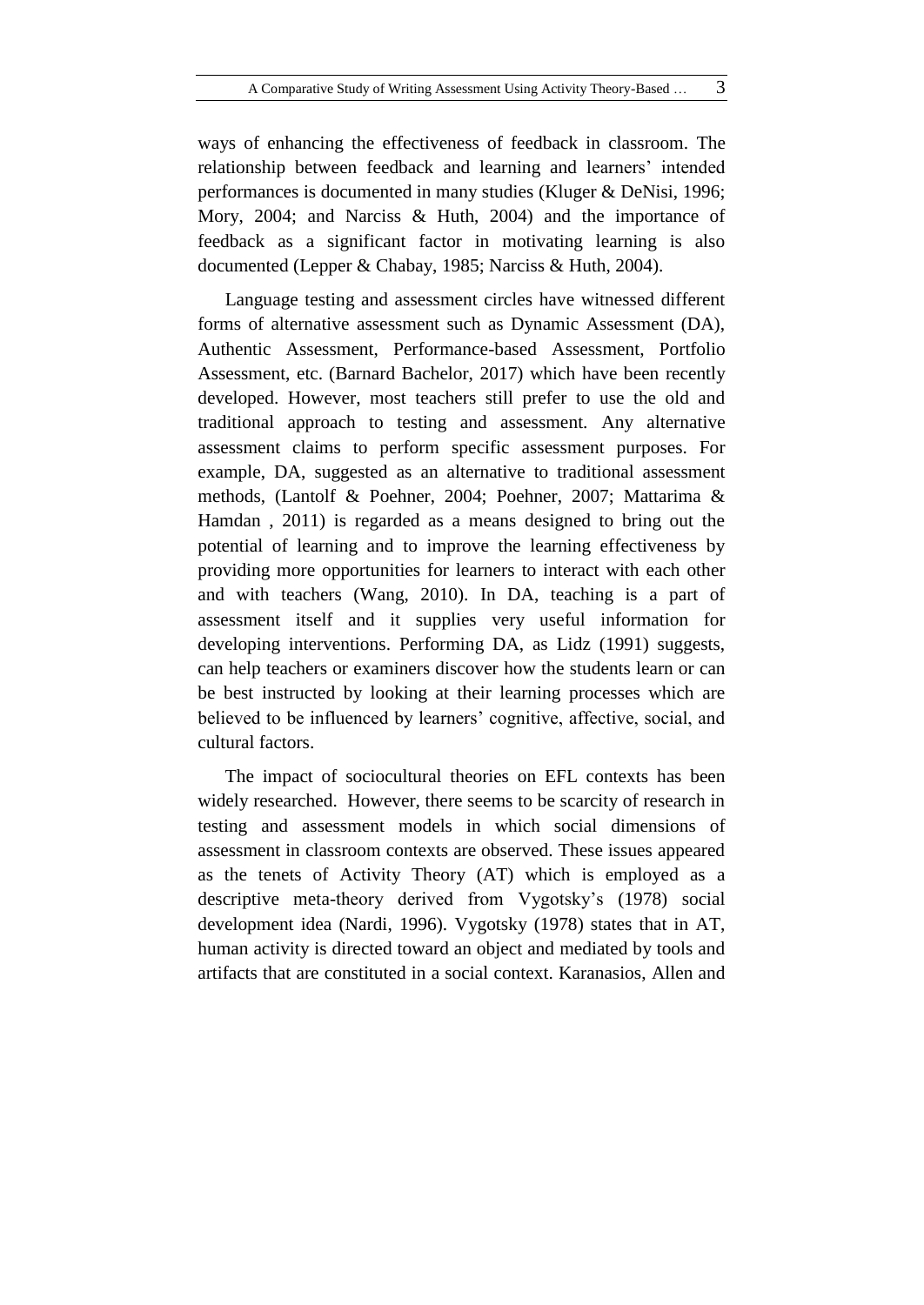Finnegan (2015) describe AT system as the interaction between the human agent (the subject) and the world (the object) mediated by tools and artifacts. Chen, Sharman, Rao, and Upadhyaya (2013) believe that the subject in the AT is the active element, an individual or a group, of the process. It considers the whole activity system beyond just one actor or user and it includes cultural and technical mediation of human activity and artifacts in use. According to Jonassen and Rohrer-Murphy (1999), AT is not just the kind of activity to be examined but it looks at any activity in a context in terms of the person engagement, the intended goals to be achieved, the resulted objects or products, and the delineated rules and norms. Since AT claims to provide a useful framework in which the processes of changes in teaching and learning processes can be investigated, it can be argued that AT can offer a new assessment model.

There are three generations AT built on different notions. The first generation drew from Vygotsky's (1978) notion of mediation focusing only on individuals and composed of subject, object and actions. This mediation in the second generation AT is on the other components of an activity system and its relationship with them (Engestrom, 1999).The second generation was built on Leont'ev's notion of activity system in which human activity doesn't happen in isolation but rather it takes place in a community governed by certain rules and divisions of labor (Engestrom 1987). By adding the elements of community, rules and division of labour, this model aims to represent the social/collective elements in an activity system. So, AT can be considered as a framework or a lens for studying developmental processes of human learning in two levels of individual and social interlinked simultaneously. Since the outcomes of such an activity system are prescribed, Engestrom (1990) articulated the need for a third generation AT. This third generation involves at least two interacting activity systems with a shared object. According to Engeström (1999), the third generation AT focuses on the joint activity, not individual activity, as the unit of analysis in which mediated activity can modify not only the subject, but also the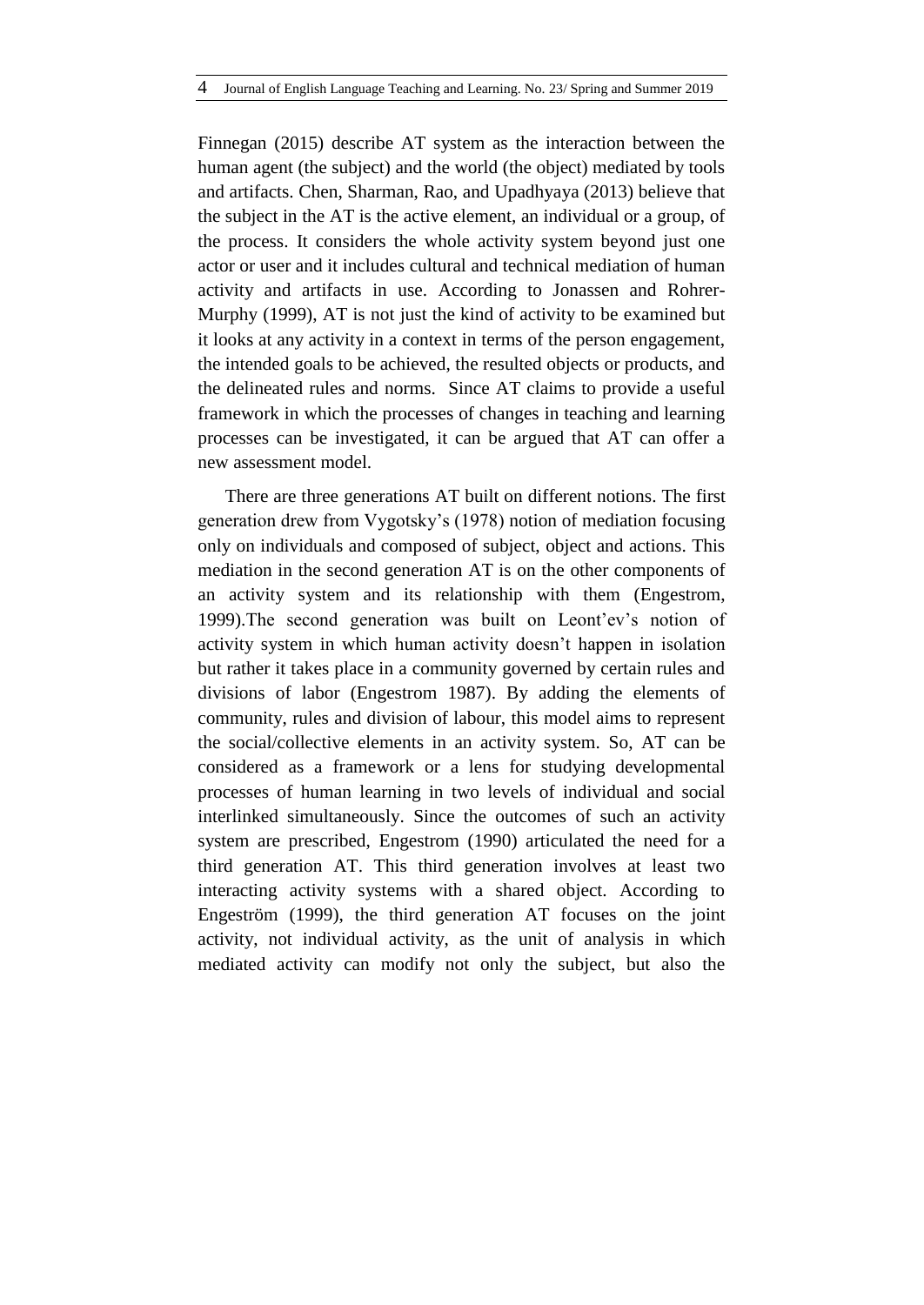environment. Yamagata-Lynch (2010) states that the third generation AT was developed for the analysis of activity systems when the researchers take participatory and interventionist roles in the participants' activity.

This study firstly aimed to develop an assessment model based on the second and third generation AT. To achieve such an objective, this study, more specifically, aimed to suggest Activity Theory-Based Assessment Model (ATBAM) as an assessment model and to employ the model in the assessment of writing performances of Iranian language learners in a private language college. Subjective scoring of writing performances of learners (Pearson, 2004) and using different scoring rubrics cannot solve the problem of subjectivity in the assessment of writing in order to get to a more valid score (Barkaoui, 2010). Therefore, the results of ATBAM were compared with those of a traditional approach to writing assessment in order to prove the validity of ATBAM. In this model all the features of ATBAM are evaluated based on the writing samples of the learners in a classroom context; that is, the contribution between teachers, learners and course supervisors in scoring the writing assignments, the feedback of the teachers to learners' writing samples, the rules governed in this process and finally, the community of the assessment.

#### **Method**

This study is intended to suggest ATBAM as a model of assessment in assessing learners' writing skill ability and to compare the results of ATBAM with those of a traditional approach to writing assessment. To achieve such an objective, both qualitative and quantitative longitudinal researches with a mixed-method quasi-experimental approach were employed. The following sections describe the participants, instruments, scoring scheme, and procedures of this study.

## **Participants**

Three groups of participants, i. e., language learners, language teachers, and course supervisors, took part in this study. The Iranian language learners (N=29), who registered for an upper intermediate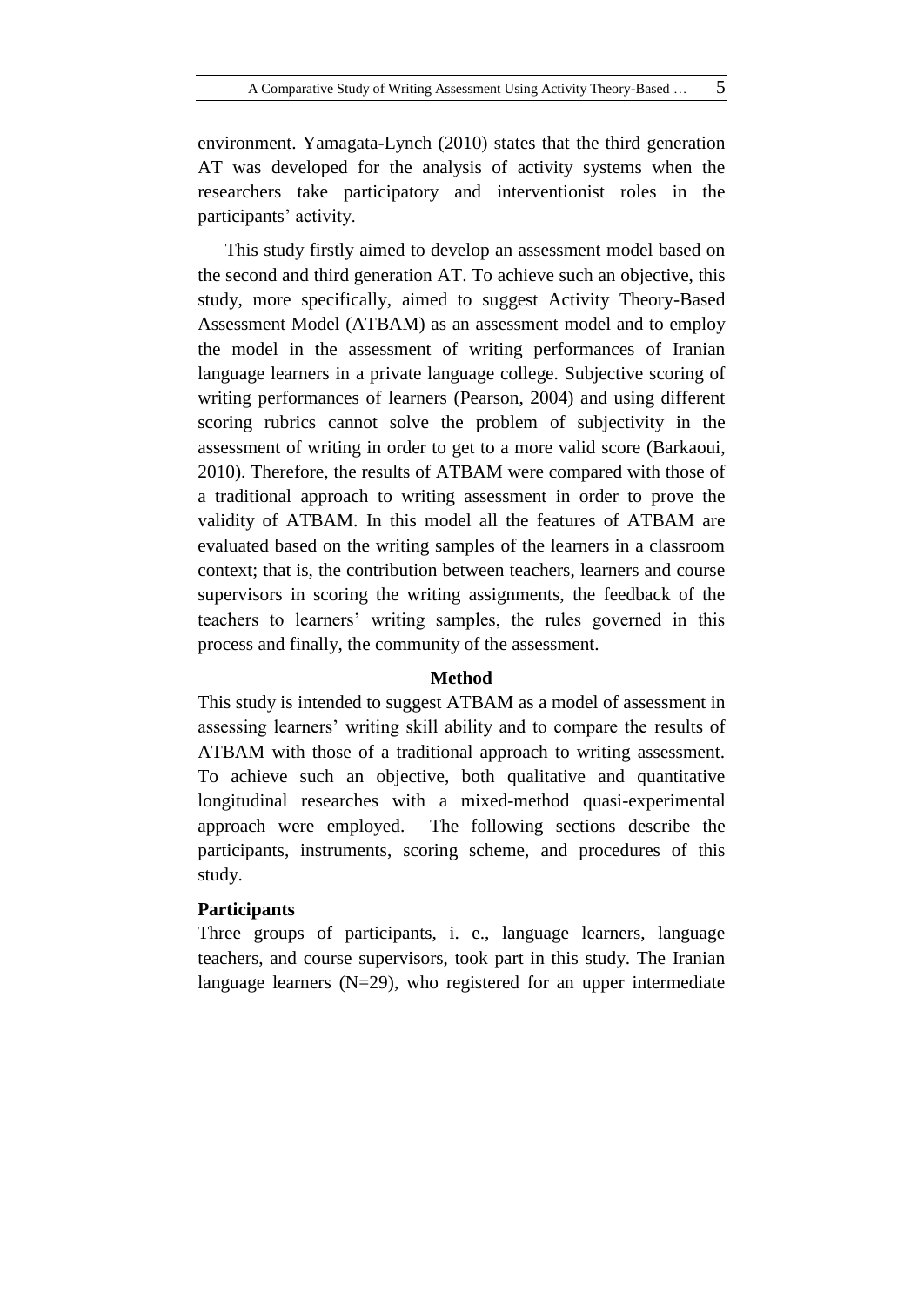course, were studying in an English language learning program in the private English college, Danesh Language Centre, in Tehran. The learners were all adult learners who have studied English for several years in this college. They participated in twenty 105-minutes sessions for seven weeks. The second group consisted of six experienced language teacher who were interviewed by the researcher. The third group consisted of the course supervisors  $(N=2)$  who were particularly instructed to supervise, observe, and score and rescore the writing sample assignments of language learners.

#### **Instruments**

Data collection instruments were considered as mediating artifacts in ATBAM. These instruments dealt with the properties of learners' writing samples and teachers' feedback. The second generation of AT was considered as the basis for the intended writing assessment model of this study. As Engestrom (1987) suggests, in the second generation AT, as presented in Figure 1, each participant's activity does not happen in isolation but rather it takes place in a community governed by certain rules and divisions of labor.



#### **Scoring Scheme**

In order to achieve the purpose of this study, all features of ATBAM were needed to be scored. Because of the diversity of the data collected for different features of ATBAM, different scoring procedures were used. In division of labor, three interval scores were measured based on the contribution among teachers, learners and course supervisors. First the writing samples of the learners were corrected and scored (0-8) by teachers. Then these sample writings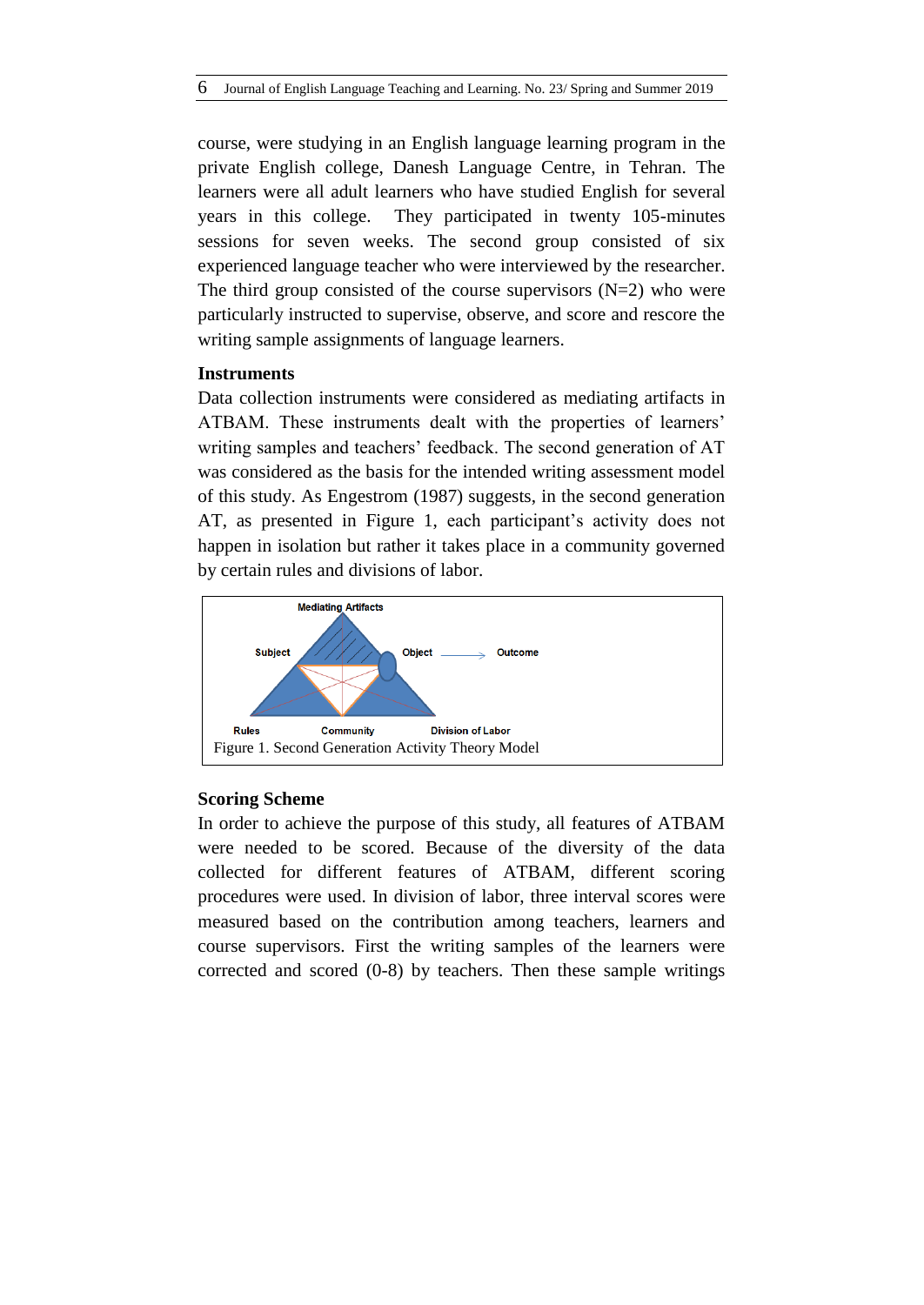were rescored  $(0-5)$  by supervisors based on writing assessment rubrics (González, Trejo & Roux, 2017) presented in appendix 1. Finally, in the division of labor between teachers and supervisors, a score (1-4) was given to each teacher's total feedback by supervisors based on teacher's feedback rubrics (Wylie & Lyon, 2016) presented in appendix 2. Also, two sets of ordinal scores were measured by teachers for both rules and regulations and community based on Likert scale. Rules and regulations were scored based on teachers' observation of learners' assessment processes and community was scored based on the amount of teacher-learner contribution in the assessment process. Figure 2 represent the relationship between different features of ATBAM in assigning scores and getting to a final outcome score.



Table 1 represents features of ATBAM and the scores assigned to each of them. The average of all the scores gained in ATBAM is evaluated to get to a final score as an outcome score of ATBAM for each learner's writing performance.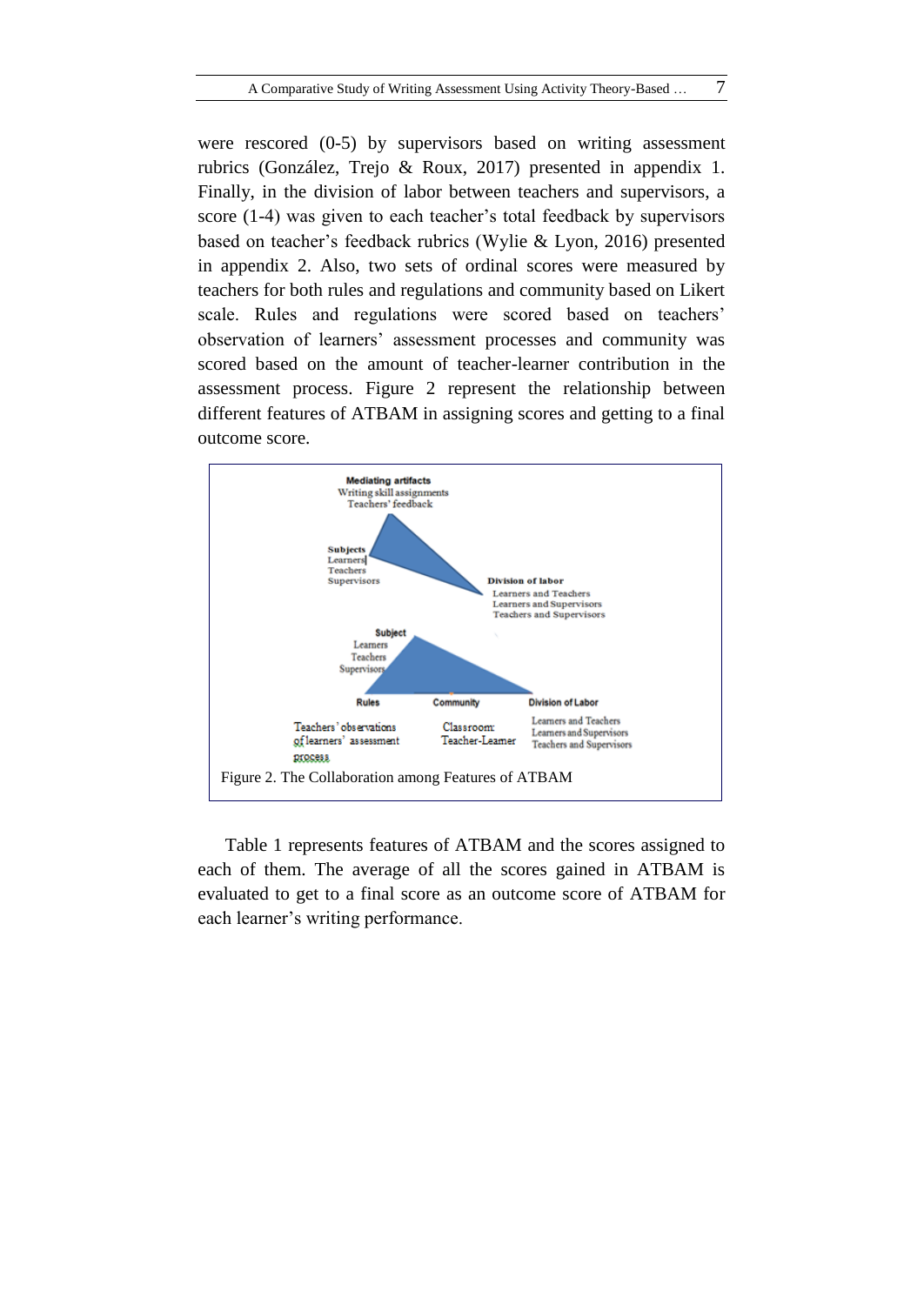## Table 1

|       |  | The Scoring Scheme Based on the Collaboration among Features Of |  |  |
|-------|--|-----------------------------------------------------------------|--|--|
| ATBAM |  |                                                                 |  |  |

| <b>ATBAM Features</b> |                   | Object                 | <b>Score</b> | <b>Outcome</b> |
|-----------------------|-------------------|------------------------|--------------|----------------|
|                       |                   |                        |              | <b>Score</b>   |
|                       | <b>Learner</b>    | -Score based on        | Interval     |                |
|                       | and               | subjective assessment  |              |                |
| <b>Subjects</b>       | <b>Teacher</b>    | of writing.            |              | The            |
| in                    |                   | -Teacher's feedback.   |              | average        |
| <b>Division</b>       | <b>Learner</b>    | Score based on writing | Interval     | of scores      |
| оf                    | and               | assessment rubrics.    |              | in all         |
| Labor                 | <b>Supervisor</b> |                        |              | aspects        |
|                       | <b>Teacher</b>    | Score based on         | Interval     | of AT          |
|                       | and               | teacher's feedback     |              |                |
|                       | <b>Supervisor</b> | rubrics.               |              |                |
| <b>Rules and</b>      |                   | Score based on         | Ordinal      |                |
| <b>Regulations</b>    |                   | teachers' observation  |              |                |
|                       |                   | of assessment rules.   |              |                |
| <b>Community</b>      |                   | Score based on         | Ordinal      |                |
|                       |                   | teacher-learner        |              |                |
|                       |                   | contribution.          |              |                |

## **Data Collection and Analysis**

As mentioned earlier, the basis of ATBAM is the second generation AT in which assessment procedures and the final results were dealt with more features rather than any other traditional assessment procedures in EFL context. The features are teachers, learners and course supervisors (subjects), learners' writing assessment (objects), learners' writing samples and teachers' feedbacks (mediating artifacts), teachers' observation of learners' assessment procedures (Rules and regulations), teachers', learners', and supervisors' responsibility (Division of labour), teacher-learner contribution in classroom context (Community) and learners' writing performance and improvement, and very safe and reliable scores to learners' writing samples (outcomes).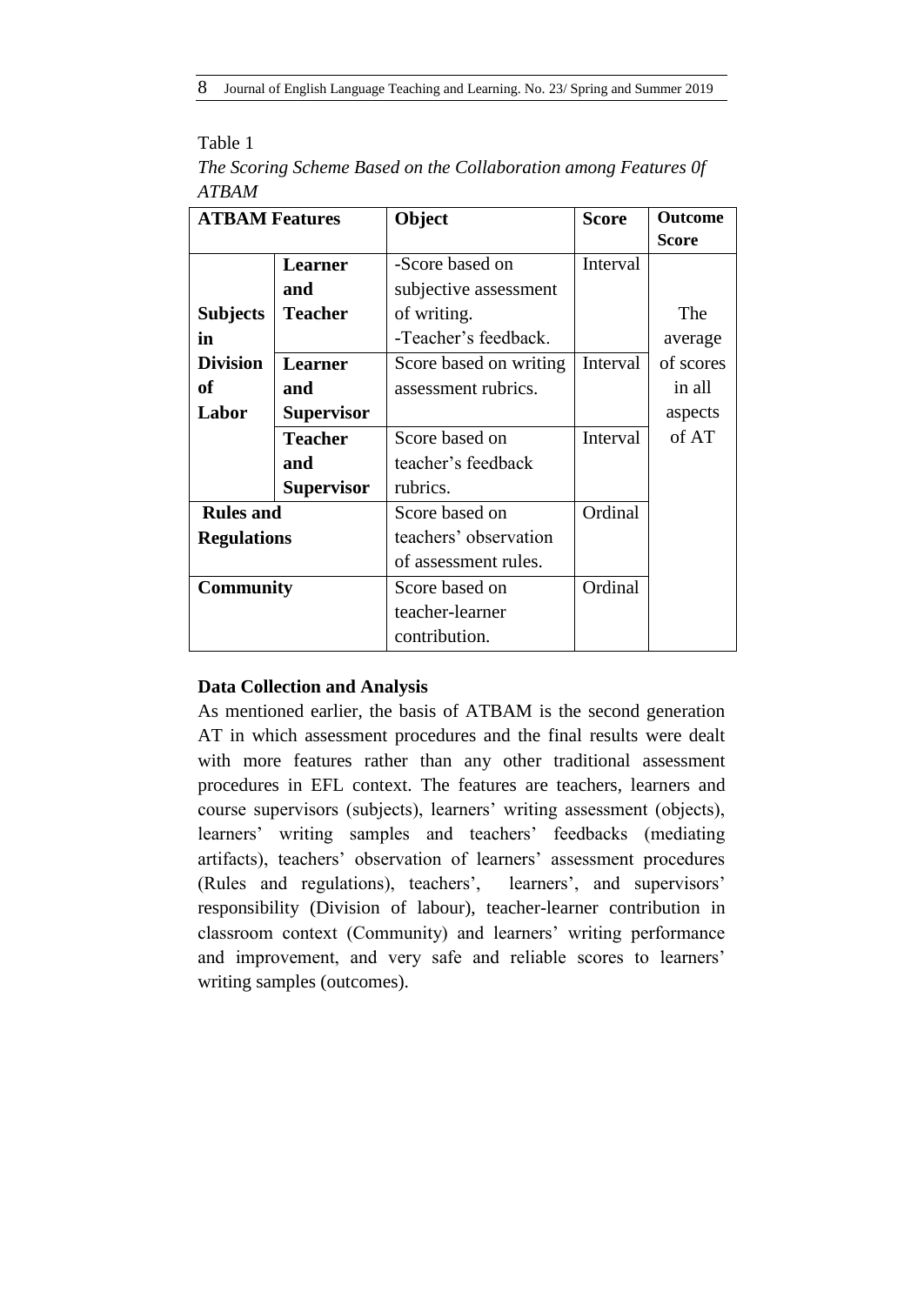The description of features of ATBAM, as a writing assessment model on the basis of second generation AT, are presented in table 2 adopted from Mwanza & Engestrom (2003). The features of ATBAM are also represented in Figure 3 as a writing assessment model based on second generation AT triangle.

#### Table 2

| <b>Components</b> | <b>Descriptions</b>        | <b>Examples</b>                 |
|-------------------|----------------------------|---------------------------------|
| Activity          | What sort of Testing       | <b>Dynamic Assessment</b>       |
|                   | Activity is taking place?  |                                 |
| Object/Moti       | Why is the activity taking | Learners' writing               |
| ve                | place?                     | development                     |
| Subjects          | Who is involved in         | Learners, teachers, and         |
|                   | carrying out the activity? | supervisors                     |
| <b>Tools</b>      | By what means are the      | Learners' Writing samples,      |
|                   | subjects performing the    | and                             |
|                   | activity?                  | teachers' feedback              |
| Rules and         | Are there any cultural     | Regulations, for writing        |
| regulations       | norms, rules or            | assessment processes of         |
|                   | regulations governing the  | learners, observed by           |
|                   | performance of the         | teachers                        |
|                   | activity?                  |                                 |
| Division of       | Who are responsible for    | All participants:               |
| labour            | what, when carrying out    | Learners, teachers, and         |
|                   | activity and how are       | supervisors                     |
|                   | these roles organized?     |                                 |
| Community         | What is the environment    | Classroom: Teacher-Learner      |
|                   | in which this activity is  | contribution                    |
|                   | being carried out?         |                                 |
| Outcomes          | What is desired outcome    | Learners' writing performance   |
|                   | from carrying out this     | and improvement, and            |
|                   | activity?                  | More reliable and safe score to |
|                   |                            | learners' writing performances  |

*Features of ATBAM as a Writing Assessment Model (Adopted from Mwanza & Engestrom, 2003)*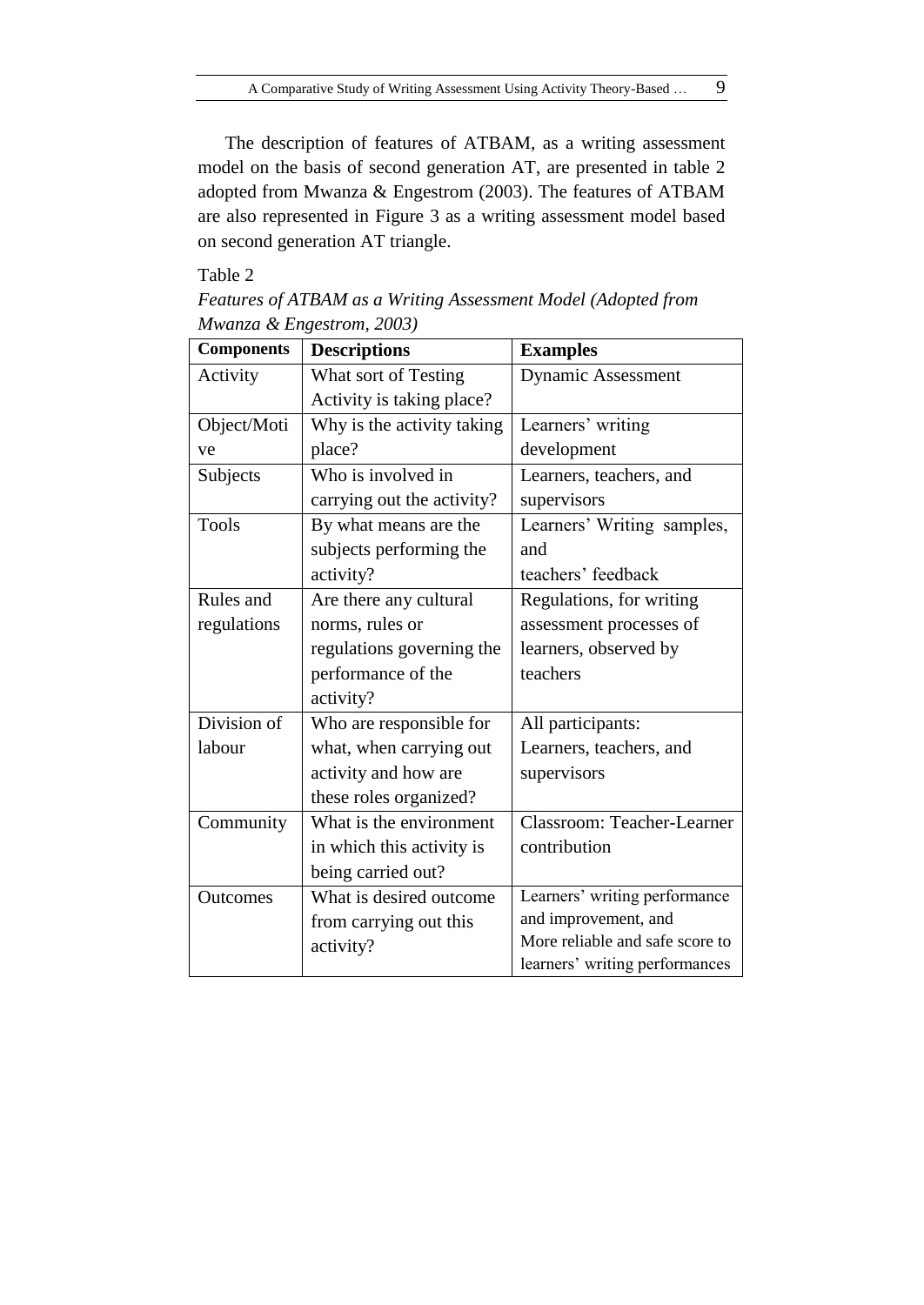

The data was collected during one term of English language learning program consisting of 20 sessions held in 7 weeks. The learners attended to their English classes three times a week, each time 105 minutes. Data collection started as of week three and was followed for one month (four successive weeks). As of week three up to week 7, the learners were asked to write one writing sample per week. Learners' writing samples were corrected by their teachers who provided them with feedback on their mistakes each week. After four weeks, teachers assigned a holistic score (0-8) to each learner's writing samples subjectively based on their subjective correction during the course. Then at the end of the course, the course supervisors not only rescored the learners' writing samples and assigned a score (0-5) based on a writing assessment rubric but also evaluated and scored (1-4) teachers' feedbacks based on the descriptive teacher's feedback rubric. These three sets of interval scores were represented as the division of labor feature in ATBAM. The other two sets of scores were also assigned by teachers to rules and regulations, and community features. Scores to rules and regulations were based on teachers' observation of learners' assessment process and scores to community were assigned based on the amount of contribution between teacher and learner in the classroom.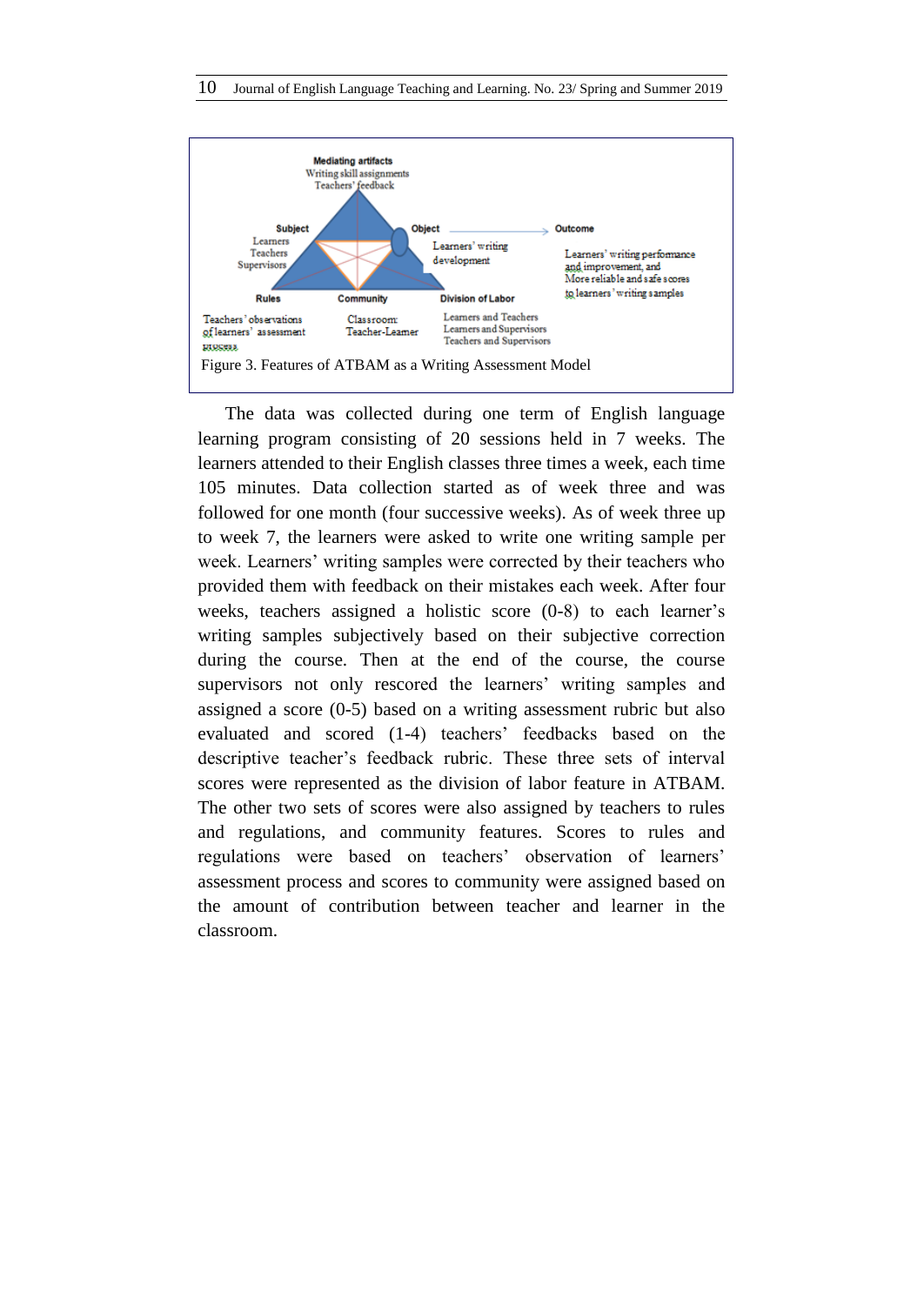#### **Results**

The results of the assessment of learners' writing samples in four successive weeks are analyzed. More specifically, reliability, descriptive, correlational and regression analyses were performed to compare scores of learners' writing performances based on ATBAM with the scores based on a traditional approach to assessment.

## **Reliability Analysis**

In order to estimate the consistency of scoring, the writing samples of learners on the basis of the five features of analytical scoring rubric of writing (González, Trejo & Roux, 2017), a reliability analysis was performed. The results in Table 3 show that the course supervisors' scoring is consistent.

#### Table 3

| <b>Feature of Writing</b> | No. of items | <b>Reliability Co-efficient</b> |
|---------------------------|--------------|---------------------------------|
| Content                   |              | .69                             |
| Organization              |              | 77                              |
| Use of Language           |              | .76                             |
| Use of Vocabulary         |              | .67                             |
| Mechanics and Spelling    |              | .84                             |

*Reliability Co-Efficiency of Features of Writing*

## **Descriptive analysis**

In order to have a general picture of the data in this study, a descriptive analysis was performed. As Table 4 shows, the mean scores of learners in the second and fourth samples are low. The homogeneity of scores in the first sample is low while that of the third sample is high. The reason for the low standard deviation in the first sample is that the participants were not much familiar with the scoring criteria. The highest standard deviation in the third sample may be due to the writing improvement of some learners.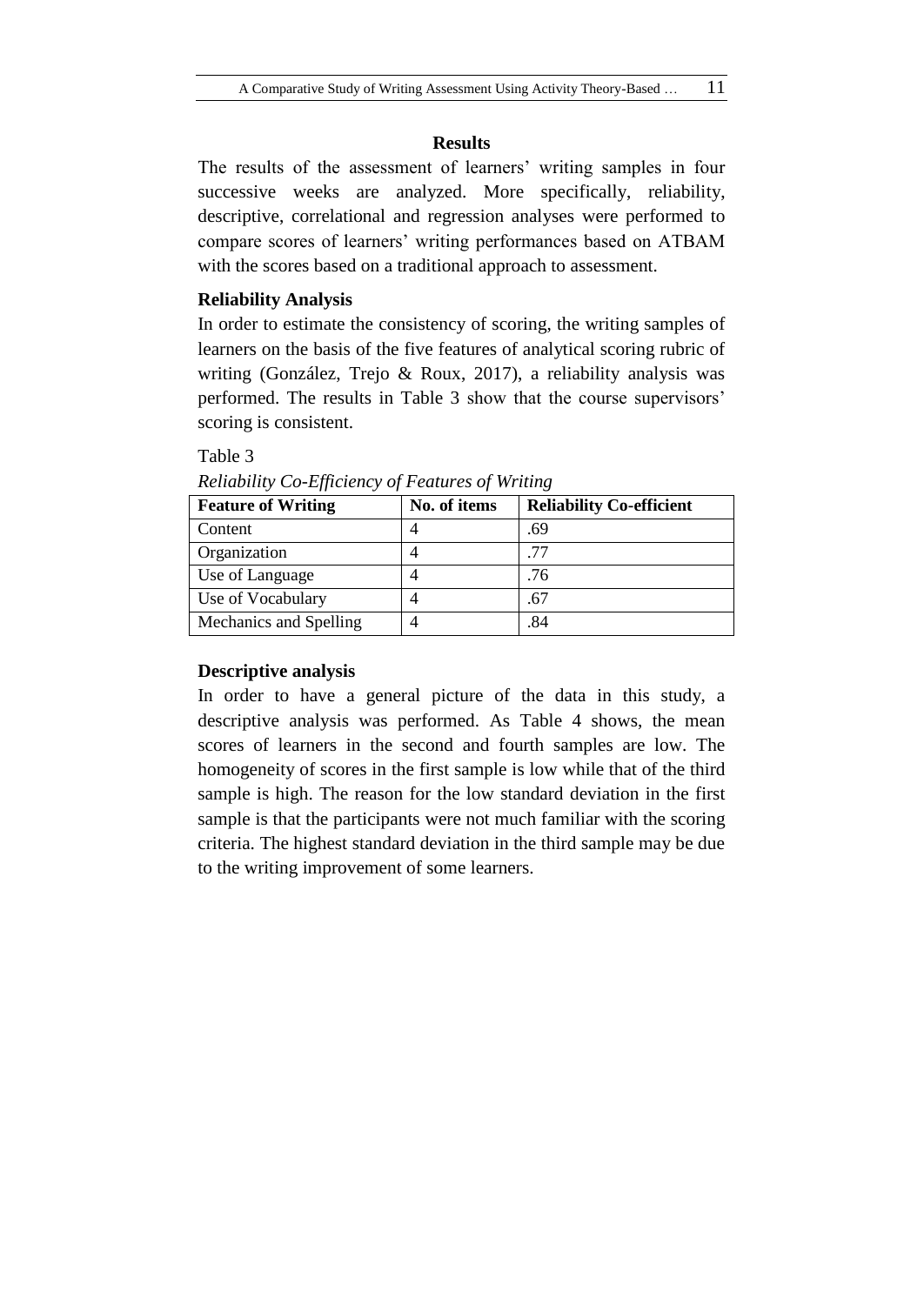| <b>Scores to Writing Samples</b> | $\mathsf{N}$ | Minimum | Maximum |              | Std.<br>Mean Deviation |
|----------------------------------|--------------|---------|---------|--------------|------------------------|
| First                            | 28           | 13.00   | 24.00   | 19.03        | 2.97                   |
| Second                           | 28           | 12.00   | 23.00   | 18.50        | 3.30                   |
| Third                            | 26           | 11.00   | 24.00   | $19.26$ 3.81 |                        |
| Forth                            | 26           | 12.00   | 23.00   | 18.53        | 3.02                   |

Table 4 *Descriptive Statistics of Four Samples of Writing*

Table 5

The descriptive statistics of writing features in the four writing samples of learners appear in Table 5, indicating that these features were developed almost similarly in the four writing samples.

*Descriptive Statistics of Total Scores of Features of Writing Rubrics*

|                            |    |         |         |       | Std.      |
|----------------------------|----|---------|---------|-------|-----------|
| <b>Features of Writing</b> | N  | Minimum | Maximum | Mean  | Deviation |
| Content                    | 23 | 11.00   | 20.00   | 15.91 | 2.17      |
| Organization               | 23 | 11.00   | 20.00   | 15.47 | 2.59      |
| Use of Language            | 23 | 9.00    | 19.00   | 15.04 | 2.75      |
| Use of Vocabulary          | 23 | 11.00   | 18.00   | 15.04 | 2.20      |
| Mechanics and Spelling     | 23 | .00     | 20.00   | 15.47 | 2.85      |

As Table 6 shows, the learners' highest mean score is in Rules and Regulations. This indicates that the teachers were satisfied with the learners' participation in learning and assessment of their writing. The lowest mean score is for community feature of AT that shows teachers scores for their collaboration with learners in the class. Table 6 also shows that the scores of learners on division of labor are more homogenous. A comparison of the total scores of ATBAM and a Traditional approach show that total score of learners' writing samples in ATBAM has got higher mean than division of labor in which there are a traditional approach to assessment and teachers' feedback.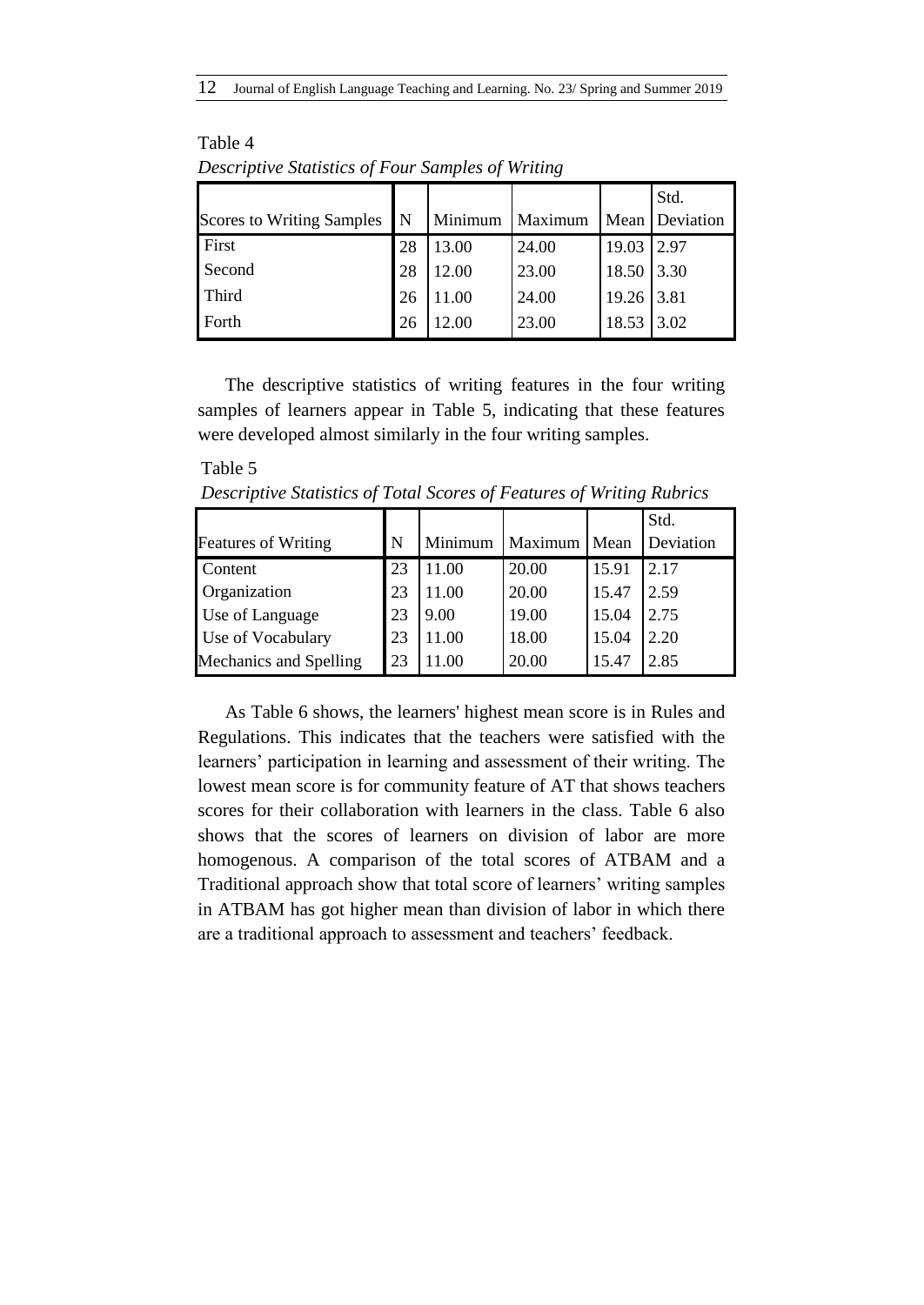| <b>Scores to Features of ATBAM</b>    | N  |       | Minimum   Maximum | Mean  | Std.<br>Deviation |
|---------------------------------------|----|-------|-------------------|-------|-------------------|
| Division of Labor                     | 23 | 53.33 | 97.33             | 81.47 | 12.26             |
| <b>Rules and Regulations</b>          | 29 | 33.33 | 100.00            | 88.50 | 20.46             |
| Community                             | 29 | 33.33 | 100.00            | 78.16 | 28.55             |
| <b>Total Score to Writing Samples</b> | 23 | 57.33 | 99.11             | 86.57 | 12.525            |

Table 6 *Descriptive Statistics of Features of ATBAM*

## **Correlational Analyses**

Table 7 shows correlation between learners' writing scores by teachers and supervisors and their scores based on ATBAM. The results show that there is a positive and moderate correlation between ATBAM based scores and the total scores of supervisors on learners' writing. There is a low and positive correlation between ATBAM scores and the total score of teachers. Also, there is a low and negative correlation between supervisors' and teachers' total scores.

## Table 7

*Correlation between Learners' Writing Scores and their ATBAM Based Scores*

|                                    |                        | Supervisors'<br><b>Total Score</b> | Teachers'<br>total Score |
|------------------------------------|------------------------|------------------------------------|--------------------------|
| <b>ATBAM Score</b>                 | Pearson<br>Correlation | $.48*$                             | .13                      |
|                                    | Sig. (2-tailed)        | .01                                | .55                      |
|                                    | N                      | 23                                 | 23                       |
| Supervisors'<br><b>Total Score</b> | Pearson<br>Correlation | -1                                 | $-.20$                   |
|                                    | Sig. (2-tailed)<br>N   | 23                                 | .35<br>23                |

Table 8 shows the correlational analysis of learners' writing scores based on their teachers and supervisors. The table shows that there is a low and negative correlation between teachers' scores and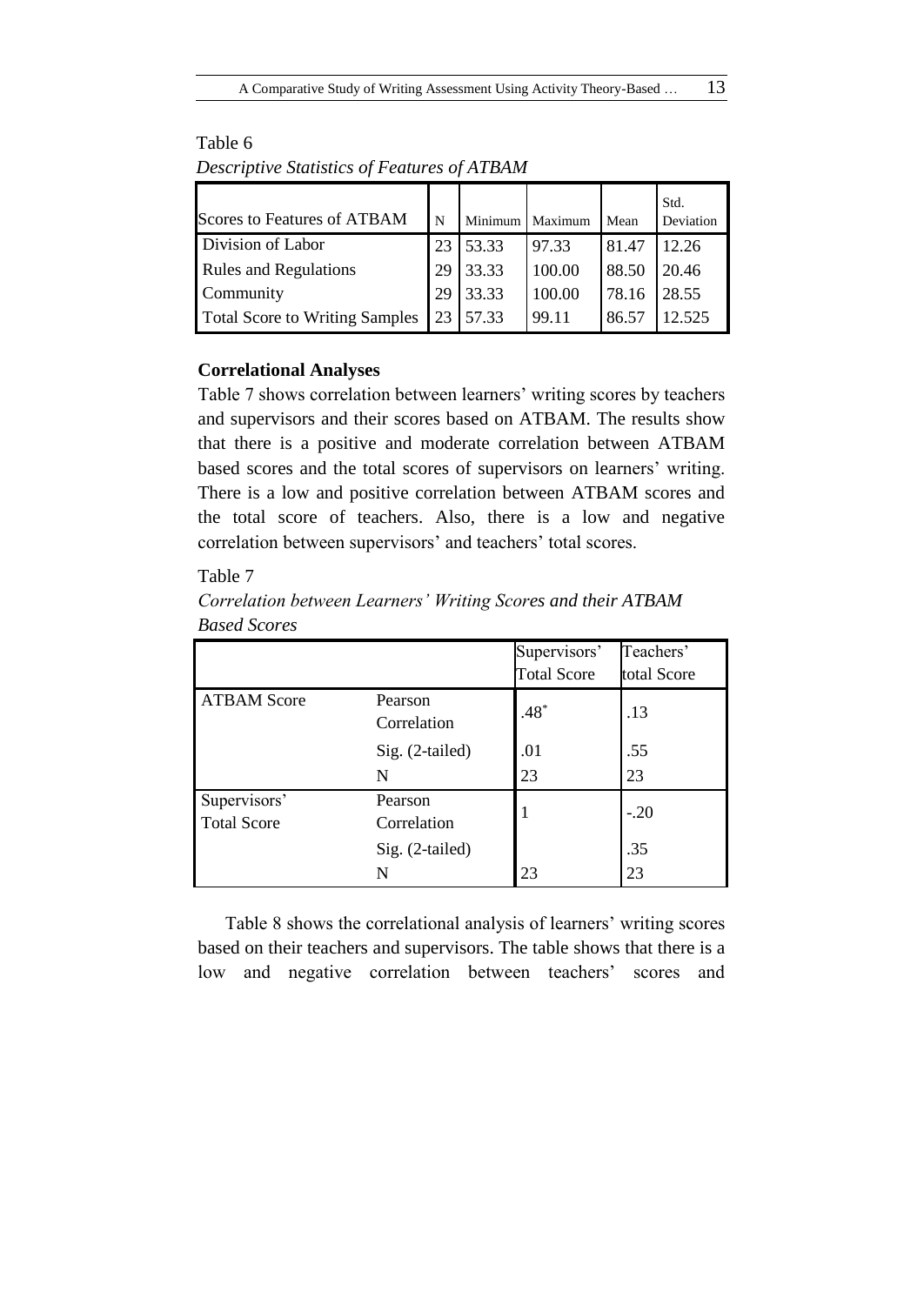supervisors' scores. Writing one has got positive and moderate correlation with writing two, three, and four. Writing two has got positive and strong correlation with writing three and four. Writing three has got positive and moderate correlation with writing four.

## Table 8

|                     |                           | Supervisors' Scores to Four Writing Samples |                |                |           |  |  |
|---------------------|---------------------------|---------------------------------------------|----------------|----------------|-----------|--|--|
|                     |                           | First                                       | Second         | Third          | Fourth    |  |  |
|                     |                           | Writing                                     | Writing        | Writing        | Writing   |  |  |
|                     |                           | <b>Samples</b>                              | <b>Samples</b> | <b>Samples</b> | Samples   |  |  |
| Teachers'           | Pearson                   | $-.231$                                     | $-.020$        | $-.235$        | .001      |  |  |
| total Score         | Correlation               |                                             |                |                |           |  |  |
|                     | Sig.<br>$(2 -$<br>tailed) | .236                                        | .918           | .248           | .996      |  |  |
|                     | N                         | 28                                          | 28             | 26             | 26        |  |  |
| Supervisors         | Pearson                   |                                             | $.567**$       | .485*          | $.554***$ |  |  |
| Score               | to Correlation            |                                             |                |                |           |  |  |
| First               | Sig.<br>$(2 -$            |                                             | .002           | .012           | .004      |  |  |
| Writing             | tailed)                   |                                             |                |                |           |  |  |
| <b>Samples</b>      | N                         |                                             | 27             | 26             | 25        |  |  |
| Supervisors         | Pearson                   |                                             |                | $.773***$      | $.817**$  |  |  |
| Score               | to Correlation            |                                             |                |                |           |  |  |
| Second              | Sig.<br>$(2 -$            |                                             |                | .000           | .000      |  |  |
| Writing             | tailed)                   |                                             |                |                |           |  |  |
| Samples             | N                         |                                             |                | 25             | 26        |  |  |
| Supervisors Pearson |                           |                                             |                |                | $.637**$  |  |  |
| Score               | to Correlation            |                                             |                |                |           |  |  |
| Third               | Sig.<br>$(2 -$            |                                             |                |                | .001      |  |  |
| Writing             | tailed)                   |                                             |                |                |           |  |  |
| Samples             | $\mathbf N$               |                                             |                |                | 23        |  |  |

*Correlational Analysis of Learners' Four Writing samples' Scores Based on Supervisors and Teachers*

## **Development of Writing Features across Writing Samples**

In order to find the extent to which the writing features improved in the four sample writings of learners, a multiple regression using Enter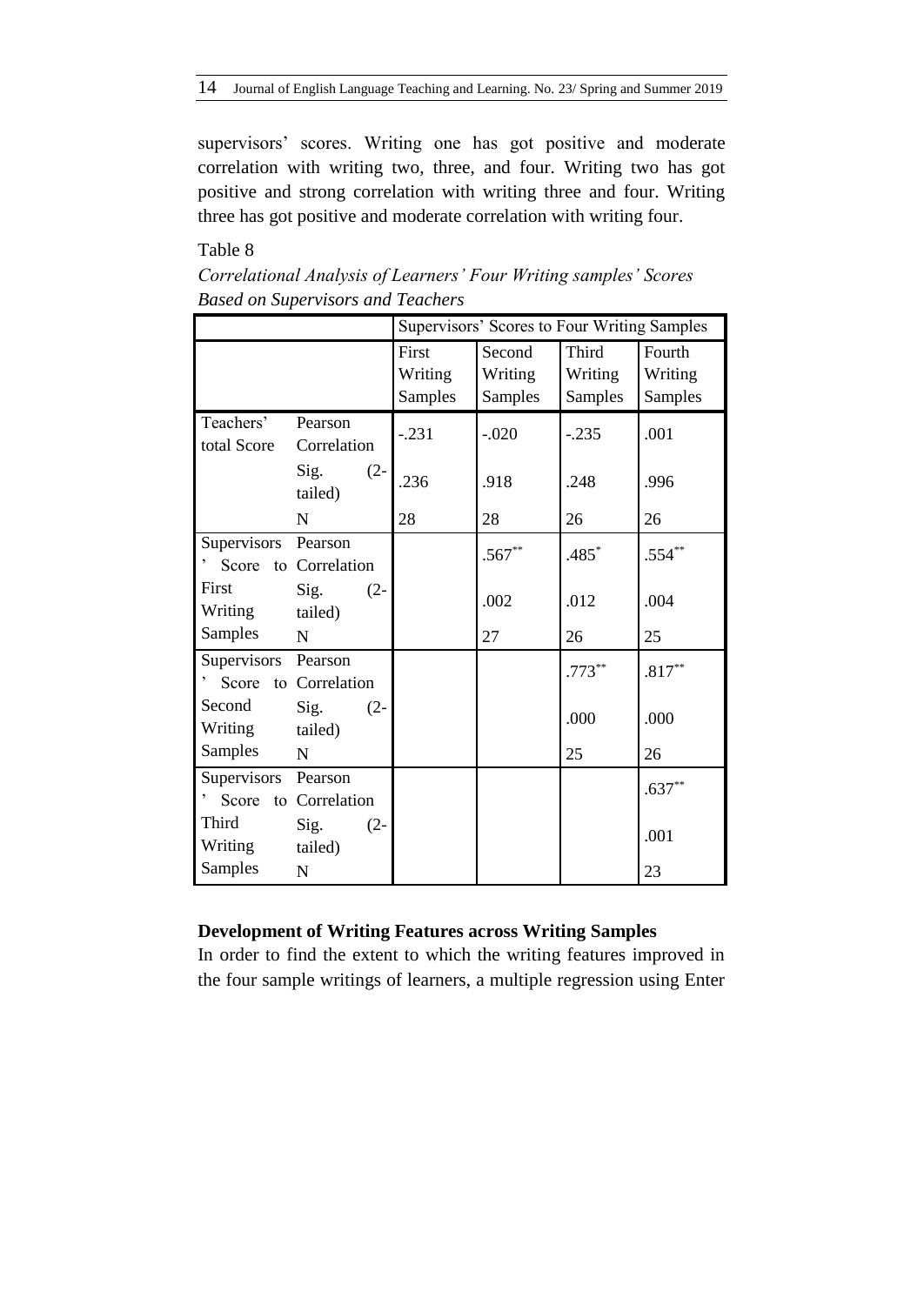method was employed. The results clearly showed that the writing features were improved more in the third and the fourth samples. The regression analyses, Table 9, showed that organization, and mechanics and spelling have more contribution to writing one. While, in writing four the content and organization, in writing three Use of language, and in writing two, use of vocabulary and mechanics have more predictive power.

Table 9

| <b>Writing Features</b> | Constant | Regression coefficients |         |         |         |  |
|-------------------------|----------|-------------------------|---------|---------|---------|--|
|                         |          | Writing                 | Writing | Writing | Writing |  |
|                         |          | <b>One</b>              | Two     | Three   | Four    |  |
| Content                 | 2.16     | 0.03                    | 0.18    | 0.12    | 0.37    |  |
| Organization            | $-2.090$ | 0.29                    | 0.19    | 0.01    | 0.42    |  |
| Use of Language         | $-0.8$   | 0.18                    | 0.13    | 0.39    | 0.1     |  |
| Use of Vocabulary       | 0.65     | 0.18                    | 0.33    | 0.18    | 0.03    |  |
| Mechanics and Spelling  | $-2.84$  | 0.29                    | 0.3     | 0.12    | 0.22    |  |

*Contribution of Writing Practices to Development of Writing Features*

Table 10 shows a multiple regression analyses of teachers' feedback, learners' rules and regulations, and teacher-learner community contribution to the writing scores of learners. In order to understand the extent to which providing feedback contribute to the writing scores of learners, a multiple regression analyses was performed. The results show that teachers' feedback to writing sample 3 has more predictive power to supervisors' score to writing sample four. Also, learners' scores to rules and regulations, and community in writing sample three have more predictive power to supervisors' score to writing sample four.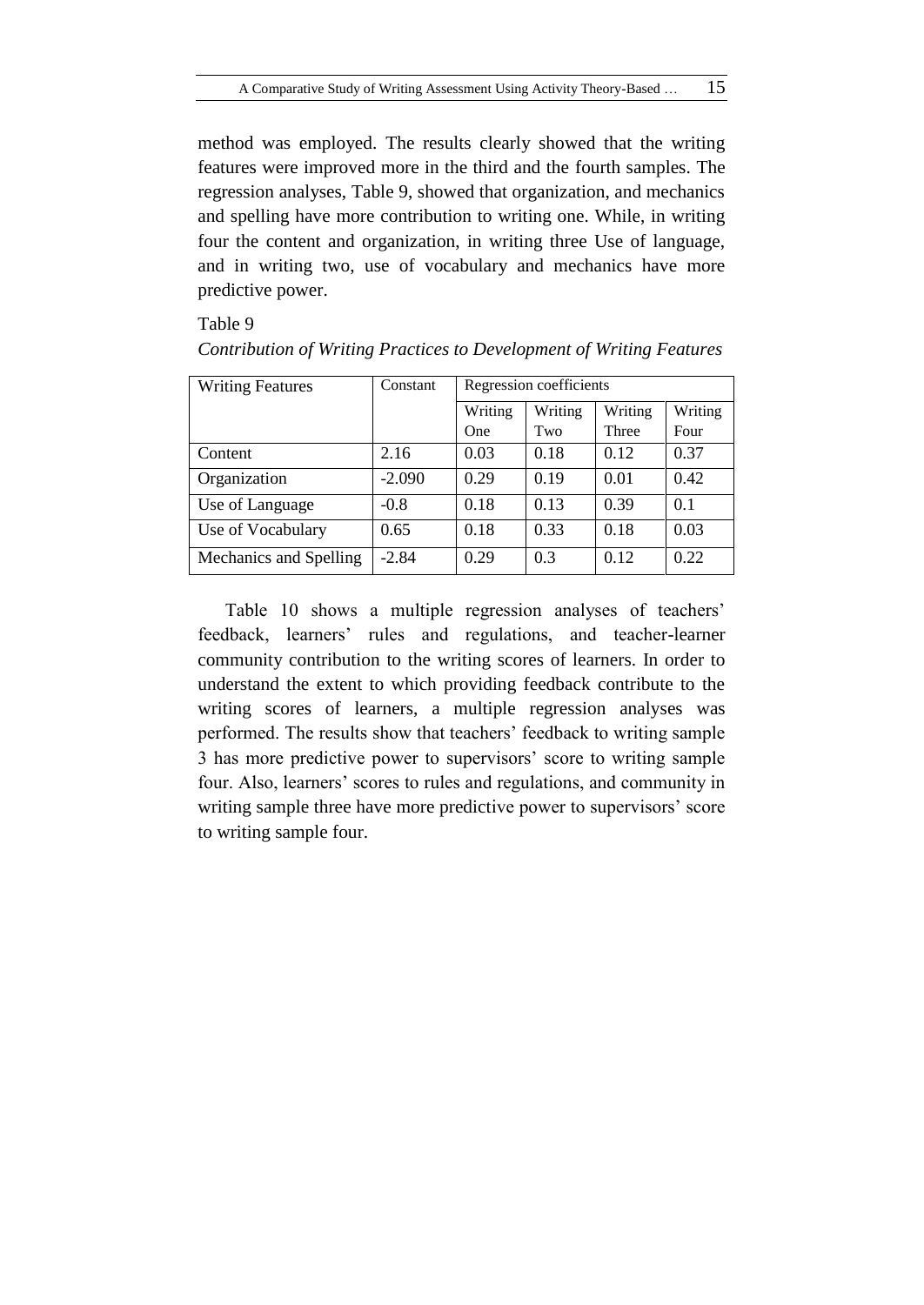## Table 10

*Contribution of Teachers' Feedback, Learners' Rules and Regulations, and Teacher-Learner Community to Learners' Writing Scores*

|                     |          | Teachers' | Supervisors' Scores |                        |        | to        |
|---------------------|----------|-----------|---------------------|------------------------|--------|-----------|
|                     |          | Total     |                     | <b>Writing Samples</b> |        |           |
| Scores              | Constant | Score     | One                 | Two                    | Three  | Four      |
| Teachers' Feedback  | $-22.83$ | .04       | .28                 | .75                    | $-74$  | .96       |
| Learners' Rules and | 51.47    | .15       | .35                 | $-.18$                 | $-.07$ | $\cdot$ 3 |
| Regulations         |          |           |                     |                        |        |           |
| Teacher-Leaner      | 14.57    | $-.17$    | .23                 | .14                    | $-.33$ | 1.07      |
| Community           |          |           |                     |                        |        |           |

Table 11 shows the contribution of teachers' and supervisors' scores to ATBAM based scores. The multiple regression analysis shows that the learners' writing score based on supervisors is a better predictor of the scores the leaners received from their teacher. The contribution of teachers' and supervisors' scores on writing performances of learners to ATBAM based scores is also appeared in Equation (1).

## Table 11

*Contribution of Teachers' and Supervisors' Scores on Writing Performances of Learners To ATBAM Based Scores*

|                     | Unstandardized  |       | Standardized |      |      |
|---------------------|-----------------|-------|--------------|------|------|
|                     | Coefficients    |       | Coefficients |      |      |
| <b>Total Scores</b> | Std. Error<br>В |       | Beta         |      | Sig. |
| (Constant)          | 19.87           | 25.24 |              | .78  | .44  |
| Teachers            | .20             | .16   | 23           | .24  | .22  |
| Supervisors         | .61             | .22   |              | 2.79 |      |

a. Dependent Variable: Total ATBAM score

Equation (1)

Total ATBAM Score=19.87+0.2 \*learner writing score by teacher

+0.61\*learner writing score by supervisor

Table 12 shows the contribution of writing features to ATBAM based scores. The results show that the total score to Mechanics and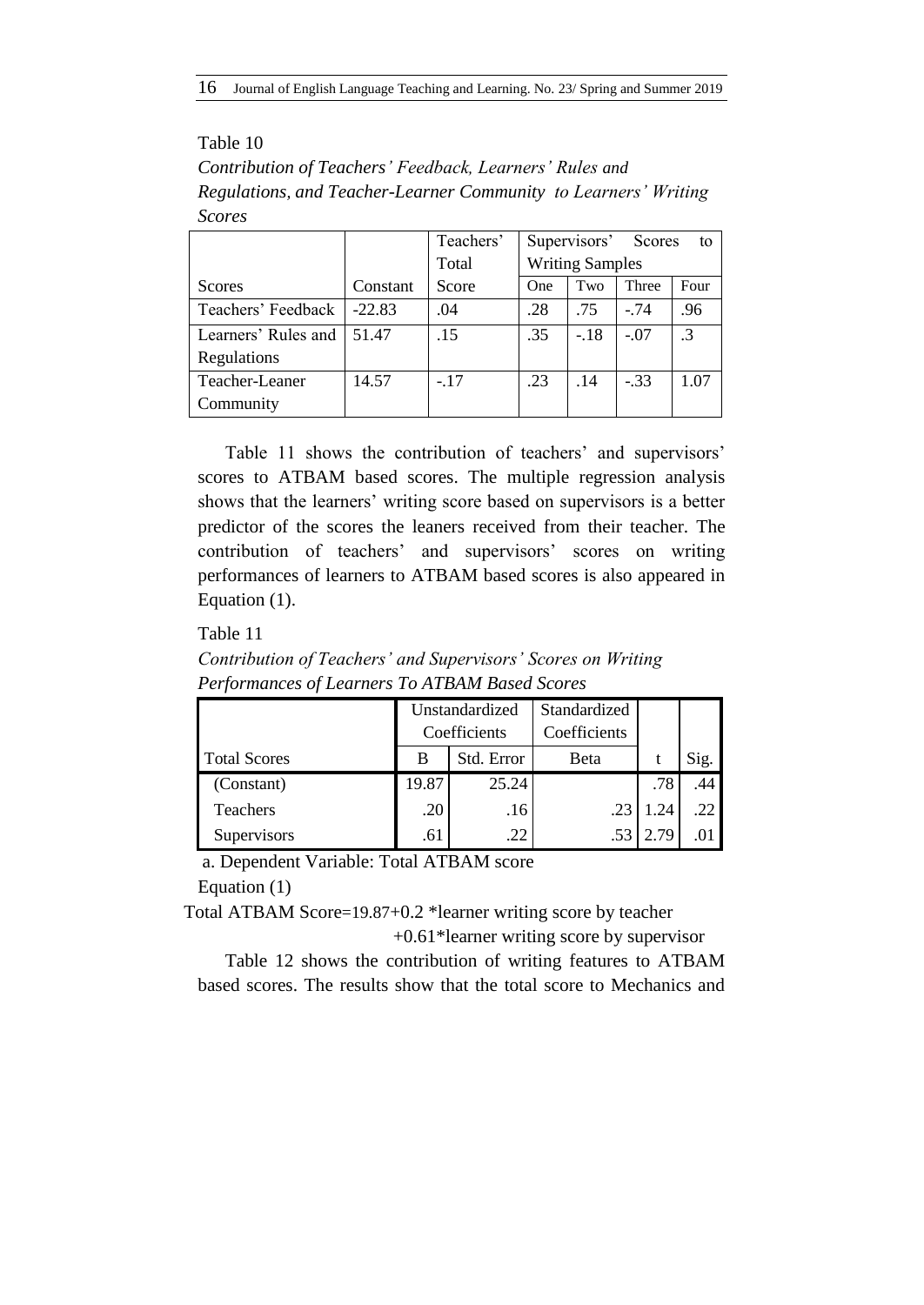Spelling and use of vocabulary are the first and the second predictors of scores in ATBAM. Equation (2) present the formula based on the information in Table 12.

|                        | Unstandardized<br>Coefficients |            | Standardized<br>Coefficients |         |      |
|------------------------|--------------------------------|------------|------------------------------|---------|------|
| <b>Total Scores</b>    | В                              | Std. Error | <b>Beta</b>                  | Т       | Sig. |
| (Constant)             | 43.26                          | 16.84      |                              | 2.56    | .02  |
| Content                | .08                            | .49        | .07                          | .16     | .87  |
| Organization           | $-.01$                         | -38        | $-.01$                       | $-.04$  | .96  |
| Use of Language        | $-.51$                         | .32        | $-.56$                       | $-1.56$ | .13  |
| Use of Vocabulary      | .42                            | .63        | .37                          | .66     | .51  |
| Mechanics and Spelling | .57                            | .28        | .66                          | 2.02    | .05  |

*Contribution of Writing Features' Scores to ATBAM Based Scores*

a. Dependent Variable: Total ATBAM Score

Equation (2)

Table 12

ATBAM based scores of learners =43.26+0.08 Total Content score in four writing samples

-0.01Total Organization Score in four writing samples

-0.51Total Language Use Score in four writing samples

+0.42 Total Vocabulary Use Score in four writing samples

+0.57 Total Mechanics and Selling Score in four writing samples

#### **Discussion of the Results**

The objective that this study intended to achieve was to develop an assessment model based on AT (ATBAM) and to employ such a model in the assessment of writing samples of learners. The results of ATBAM were compared with the results of a traditional approach to writing assessment; that is, subjective scoring by teachers themselves or based on an assessment rubric without any useful feedback to learners' writing samples. The results showed that the role of teachers' feedback and teachers and learners social interaction cannot be ignored in learners' writing improvement. It seems that jut scoring the learners' writing by using scoring rubrics cannot lead teachers and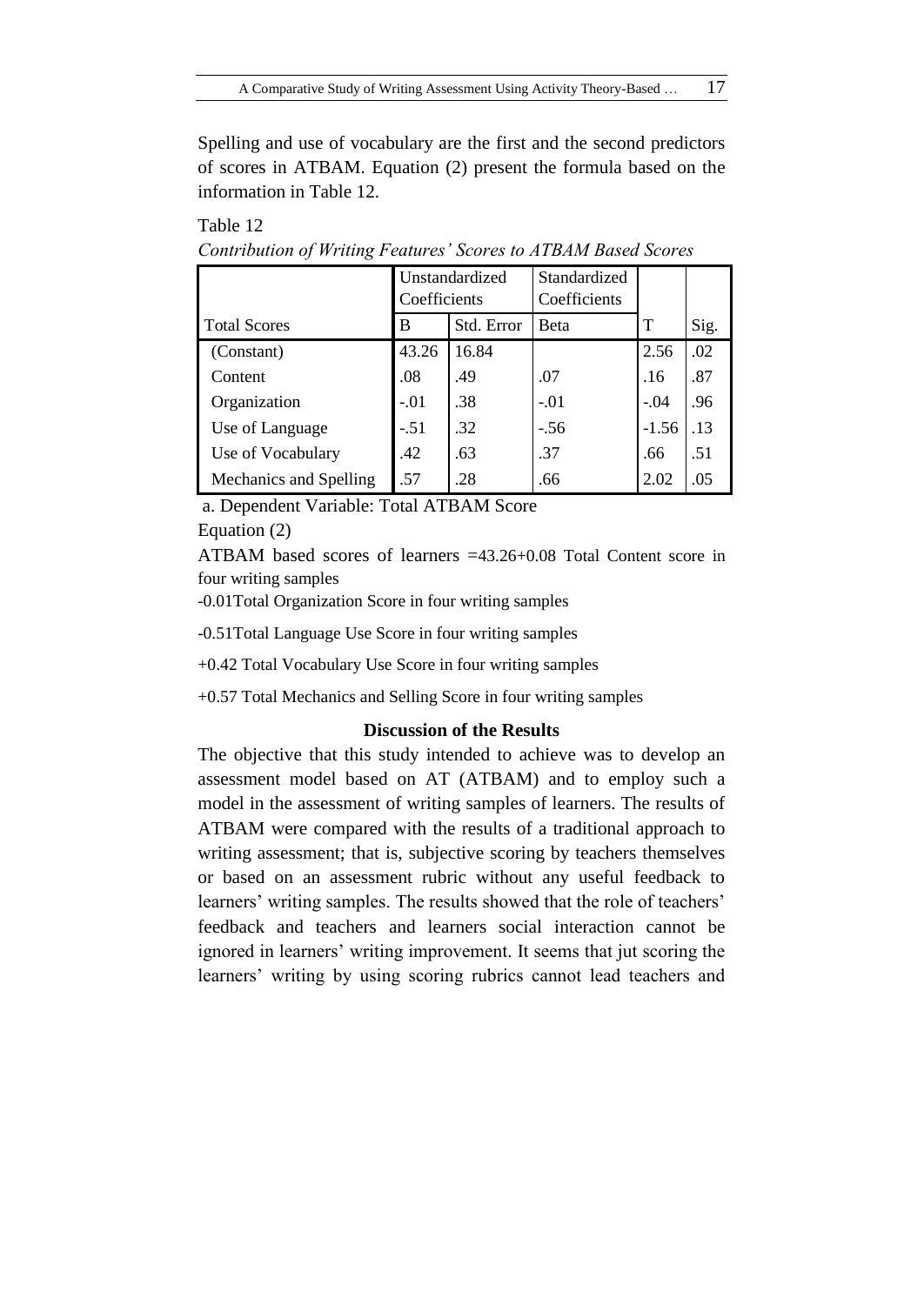researchers to very valid and accurate scores. The main purpose of feedback in this study was to reduce the gap between learners' performance and the goal. This is in line with Hattie and Timperley (2007) who suggests the ways of enhancing the effectiveness of feedback in classroom. As a result, the effectiveness of teachers' feedback on the writing of the learners results in learners' writing skill improvement. The homogeneity of scores and the writing improvement of learners in writing sample 3 in week 5 show this fact. Comparing to week 1, this improvement in week 5 may be because of the learners' familiarity with scoring criteria and their teachers' feedback. Also all features of writing samples in scoring rubric, which was used by supervisors scoring of the writing samples of learners as a part of division of labor in ATBAM, were developed almost similarly in four writing samples of the learners. This can also due to the effectiveness of feedback.

Literature extensively documented the relationship between feedback and learning and learners' intended performances. The following sources show such a relationship (Kluger & DeNisi, 1996; Mory, 2004; and Narciss & Huth, 2004). And some other studies have done on the importance of feedback as a significant factor in motivating learning (Lepper & Chabay, 1985; Narciss & Huth, 2004). O'Farrell (2016) refers to the characteristics of a successful feedback as to build confidence in the students, to motivate students, to improve their learning, to provide students with performance improvement information, to correct errors, and to identify strengths and weaknesses.

The multiple regressions also showed the importance of feedback in learners' writing improvement. Writing features of scoring rubric were developed across writing samples of learners. These features were improved more in the third and fourth writing samples of learners. The results also showed that the feedback was focused more on the Use of Vocabulary, and Mechanics and Spelling features in writing one, Use of Language feature in writing two, Content and Organization in writing three. These feedbacks in each writing sample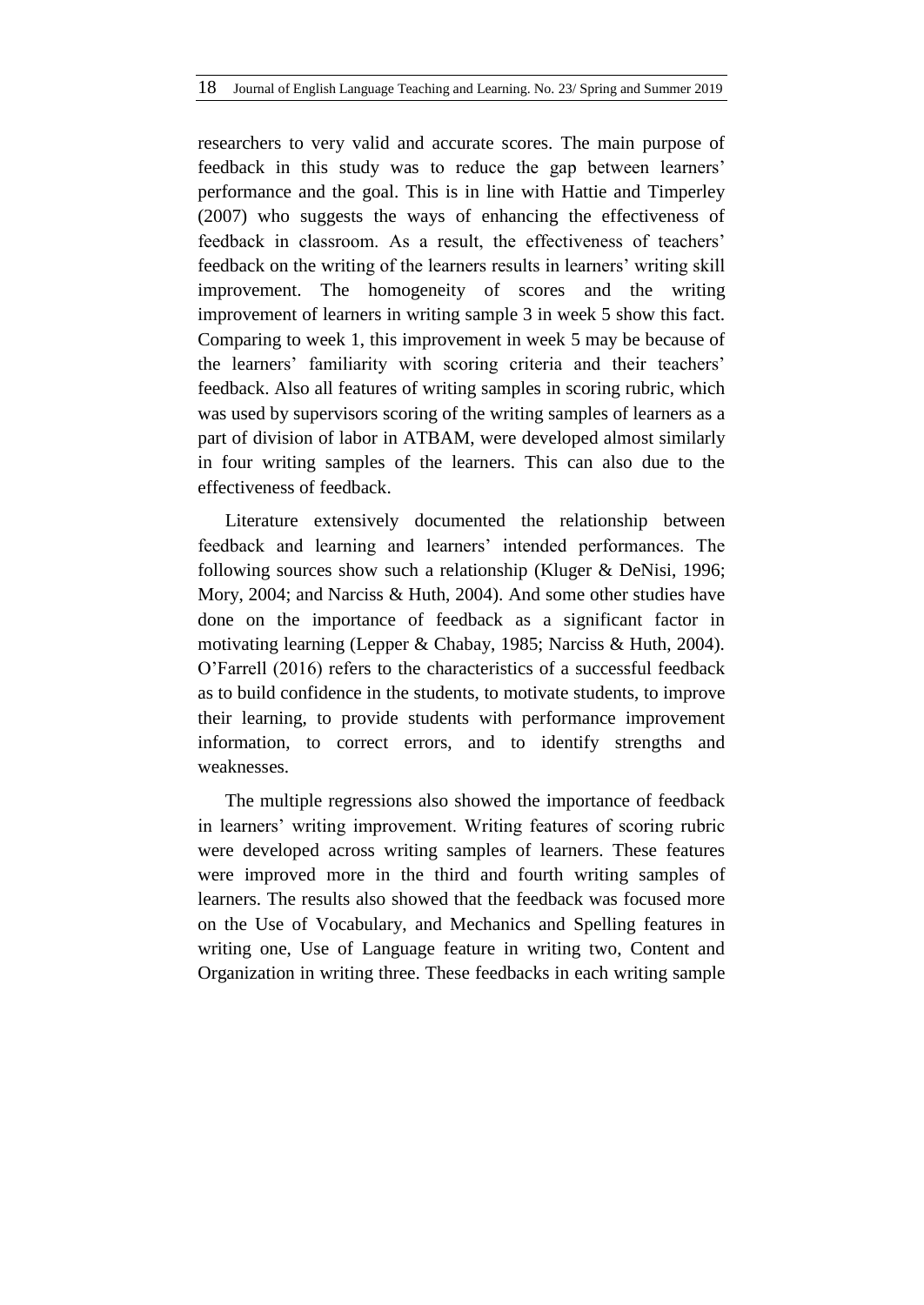affected the learners' better performance in such features in the following writing samples.

Descriptive statistics of features of ATBAM revealed that teachers were satisfied with learners' performance in assessment process by observing that the learners respected to rules and regulations of assessment. The mean score of community feature was lower than the other features. The reason is that although teachers' feedback and collaboration resulted in better improvement of learners' writing development, some teachers in some classes didn't have good social collaboration with their learners and provided them with not enough feedback which resulted in less improvement and lower score in ATBAM. Also, higher mean score of total score in ATBAM rather than a traditional assessment shows the importance of social factors which can be observed in Rules and Regulations, and Community as well as teachers' feedback.

Comparing the results of learners' writing scores in ATBAM with those of a traditional approach included in ATBAM; that is, supervisors' scores based on a rubric and those of teachers subjectively, revealed that the correlation between the scores of ATBAM and those of supervisors was better than such a correlation between the scores of ATBAM and teachers' scores. Also very low and negative correlation between teachers' scores and supervisors' scores revealed the fact that assessing based on a rubric can results better than just scoring subjectively. Literature shows that not only subjective scoring of raters (Pearson, 2004) but also using different scoring rubrics cannot solve the problem of subjectivity in order to get to a more accurate score (Barkaoui, 2010). Using ATBAM which includes all the features of social interactive context and even traditional approach of assessment in itself seems very practical solving this problem of subjectivity of writing assessment scoring.

## **Conclusions and Assessment Implications**

The results of this study showed that the use of ATBAM as a social and interactive assessment model developed to assess learners' writing performances seems very potential due to its inclusion of different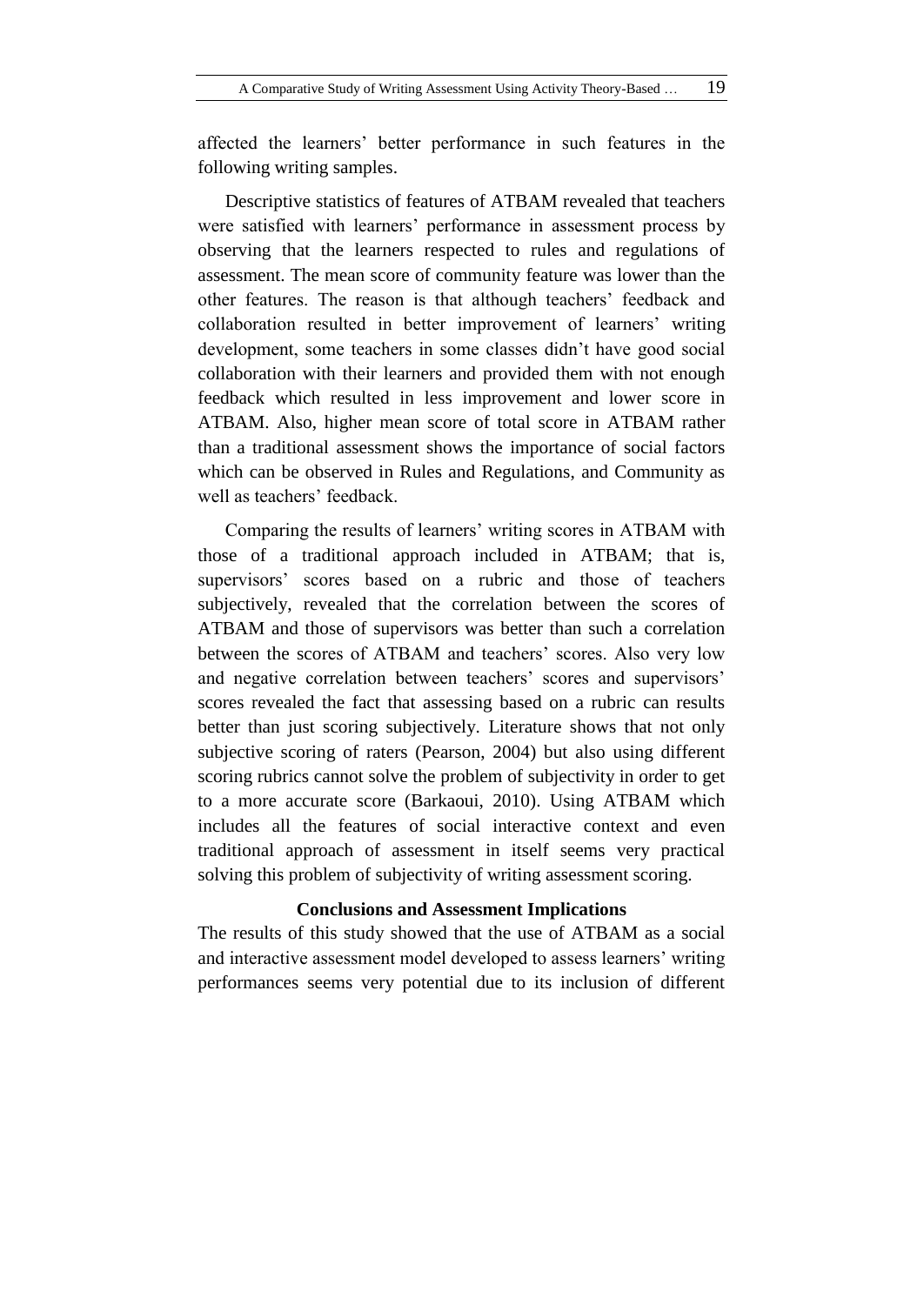assessment features needed in any assessment context. ATBAM includes not only traditional approach to assessment, i.e., teachers' subjective assessment of learners' writing performances and assigning a holistic score subjectively, and teachers' or assessors' use of writing assessment rubrics and assigning a score subjectively (Pearson, 2004), but also communicative approach to assessment in which social and interactive factors and whoever and whatever in the assessment context must be evaluated. This developed assessment model imply that it is not just learners that need to be assessed but even teachers' feedback to learners' writing samples must be evaluated. The reason is that If the learners are provided with not sufficient feedback, they cannot improve in their further writing samples. And this is the duty of just a good teacher to provide the learners with their needed feedback. As a result, teacher's feedback evaluation in assessment process which has been neglected in traditional approach to language assessment must be done in order to get to a fairer score for each learner.

Also comparing the results of writing assessment of learners in ATBAM with those of a traditional assessment including in ATBAM show that ATBAM is more capable to assess the writing skills of individual learners and engage them more in social and interactive contexts that could potentially provide comprehensive, fair, reliable, and valid scores of their writing performances. Using ATBAM in writing assessment also results in an exploration of learners' engagement in the development of their writing ability, teacher and learners' interaction in the development of written social interaction which have been neglected in the traditional assessment of writing.

Indicating the potentiality and effectiveness of ATBAM designed for the purpose of this study theoretically and experimentally may lead EFL language teachers, course supervisors and researchers to substitute and use this model of an integrated, collaborative, interactive and multidimensional language assessment to assess learners writing skill in English as a Foreign Language (EFL) context.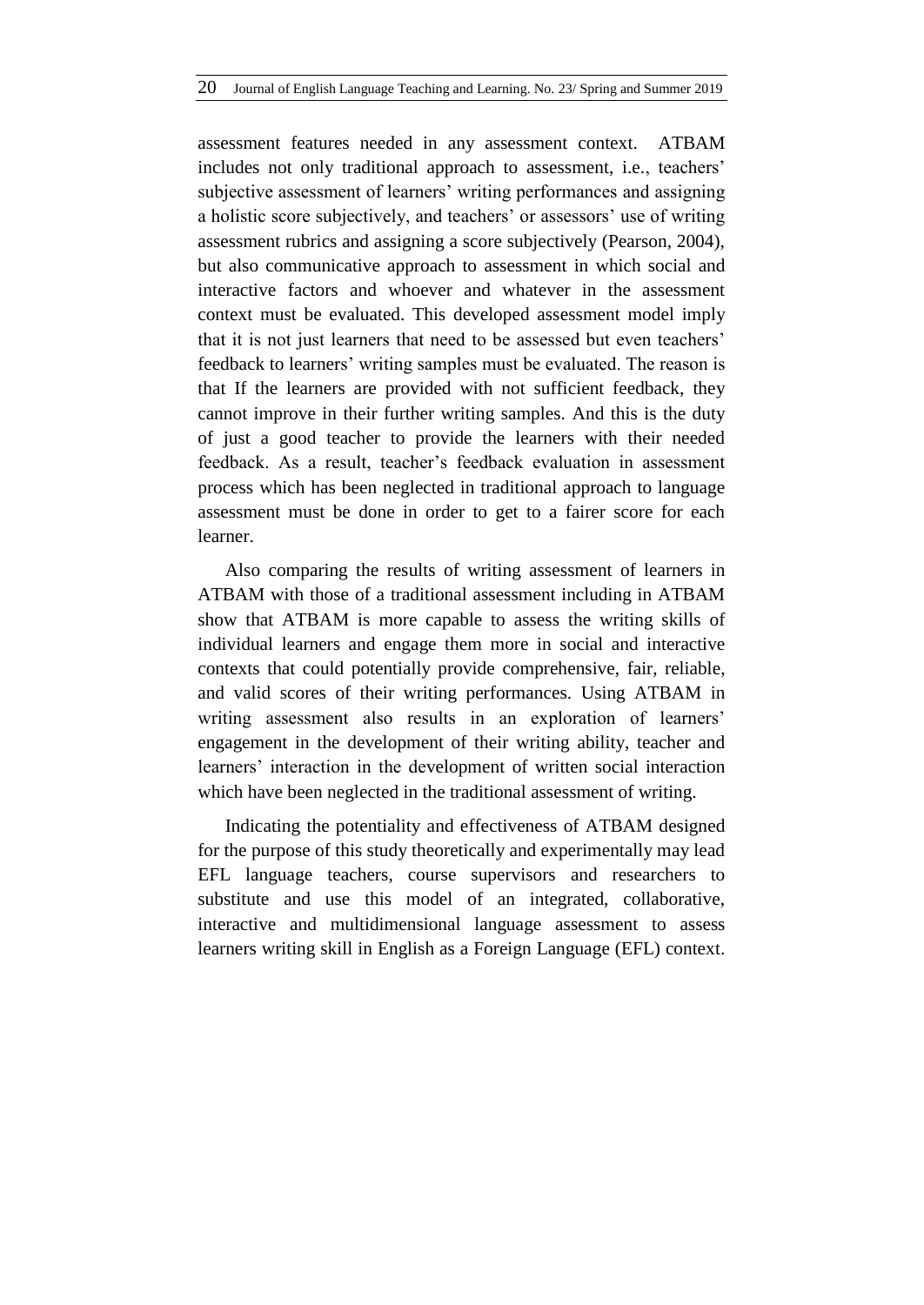Using this model may solve all the previous problems of raters, and scoring rubrics in order to get to a more accurate score.

#### **References**

- Alderson, J. C. & Banerjee, J. (2001). 'Language testing and assessment (Part 1): state-of-the-art review'. *Language Teaching, 34*(4), 213 -36.
- Barkaoui, K. (2010). Variability in ESL essay rating processes: The role of the rating scale and rater experience. *Language Assessment Quarterly,7*(1), 54-74.
- Barnard Bachelor, R. (2017). Alternative Assessments and Student Perceptions in the World Language Classroom. *Online Submission*, *6*, 30- 44.
- Canale, M., & Swain, M. (1980). Theoretical bases of communicative approaches to second language teaching and testing. *Applied Linguistics*, *1*, 1-47.
- Chen, R., Sharman, R., Rao, H. R., & Upadhyaya, S. J. (2013). *"Data Model Development for Fire Related.*
- Engeström, Y. (1987). *Learning by expanding: An activity-theoretical approach to developmental research.* Helsinki: Orienta-Konsultit.
- Engeström, Y. (1990). *When is a tool? Multiple meanings of artifacts in human activity*. In Y. Engeström, Learning, working and imagining: Tweleve studies in activity theory. Helsinki: Orienta-Konsultit.
- Engeström, Y. (1999) *Innovative learning in work teams: analysing cycles of knowledge creation in practice,* in: Y. ENGESTRÖM et al (Eds.) Perspectives on Activity Theory, (Cambridge, Cambridge University Press), 377-406.
- González, E. F., Trejo, N. P. & Roux, R. (2017). Assessing EFL university students' writing: a study of score reliability. *Revista Electrónica de Investigación Educativa, 19*(2), 91-103. https://doi.org/10.24320/redie.2017.19.2.928.
- Hamayan, E.V. (1995). Approaches to alternative assessment. *"Annual Review of Applied Linguistics," 15*, 212-226.
- Hattie, J. and Timperley. H. (2007). The Power of feedback. *Review of Educational Research*, 77, 81-112.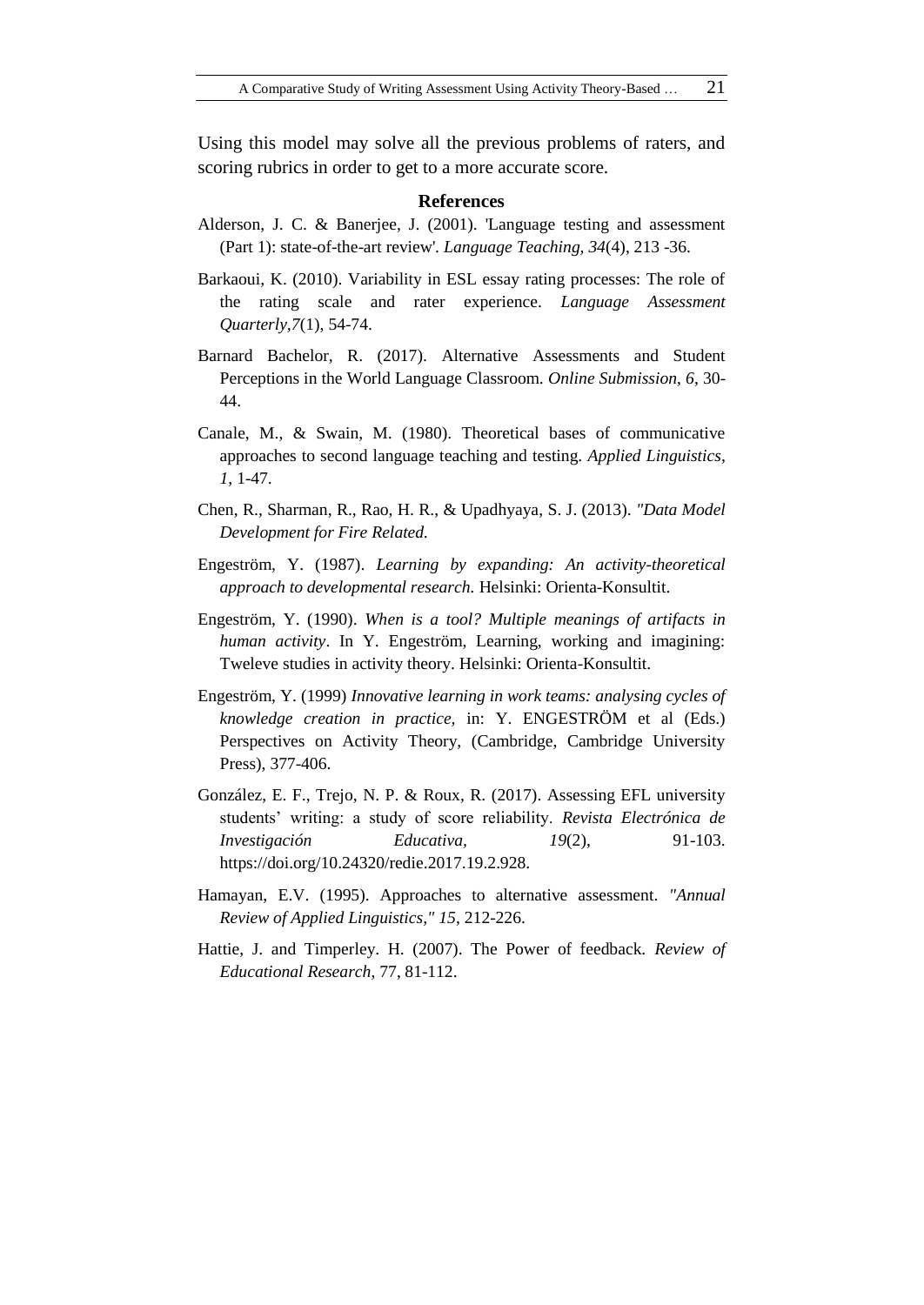- Jonassen, D. H., & Rohrer-Murphy, L. (1999). Activity theory as a framework for designing constructivist learning environments. *Educational Technology Research and Development*, *47*, 61–79.
- Karanasios, S., Allen, D., & Finnegan, P. (2015). "Information Systems Journal Special Issue On: Activity Theory in Information Systems Research," *Information Systems Journal* (25:3), pp. 309-313.
- Kluger, A., & DeNisi, A. (1996). The effects of feedback interventions on performance: A historical review, a meta-analysis, and a preliminary feedback intervention theory. *Psychological Bulletin, 2*, 254 284. doi:10.1037/0033-2909.119.2.254
- Lantolf, J. P., & Poehner, M. E. (2004). *Dynamic assessment in the*
- *language classroom* (CALPER Professional Development Document CPDD-0411). University Park, PA: The Pennsylvania State University, Center for Advanced Language Proficiency Education and Research.
- Lepper, M. R., & Chabay, R. W. (1985). Intrinsic motivation and instruction: Conflicting views on the role of motivational processes in computerbased education. *Educational Psychologist, 20*(4), 217–230.
- Lidz, Carol S. (1991). *Practitioner's guide to dynamic assessment.* New York, NY: Guilford Press.
- Mattarima, K. & Hamdan, A. R. (2011). Understanding students learning strategies as an input context to design English classroom activities". *International Journal of Psychological Studies, 3* (2), 238-248.
- Mory, E. H. (2004). *Feedback research review*. In D. Jonassen (Ed.), Handbook of research on educational communications and technology (pp. 745–783). Mahwah, NJ: Erlbaum Associates.
- Mwanza, D. and Engestrom, Y. (2003). *Pedagogical Adeptness in the Design of E-learning Environments: Experiences from the Lab@Future Project.* In: Proceedings of World Conference on E-Learning in Corporate, Government, Healthcare, and Higher Education 2003, 7-11 Nov 2003, Phoenix. USA.
- Narciss, S., & Huth, K. (2004). *How to design informative tutoring feedback for multimedia learning.* In H. M. Niegemann, D. Leutner, & R. Brunken (Ed.), Instructional design for multimedia learning (pp. 181-195). Munster, New York: Waxmann.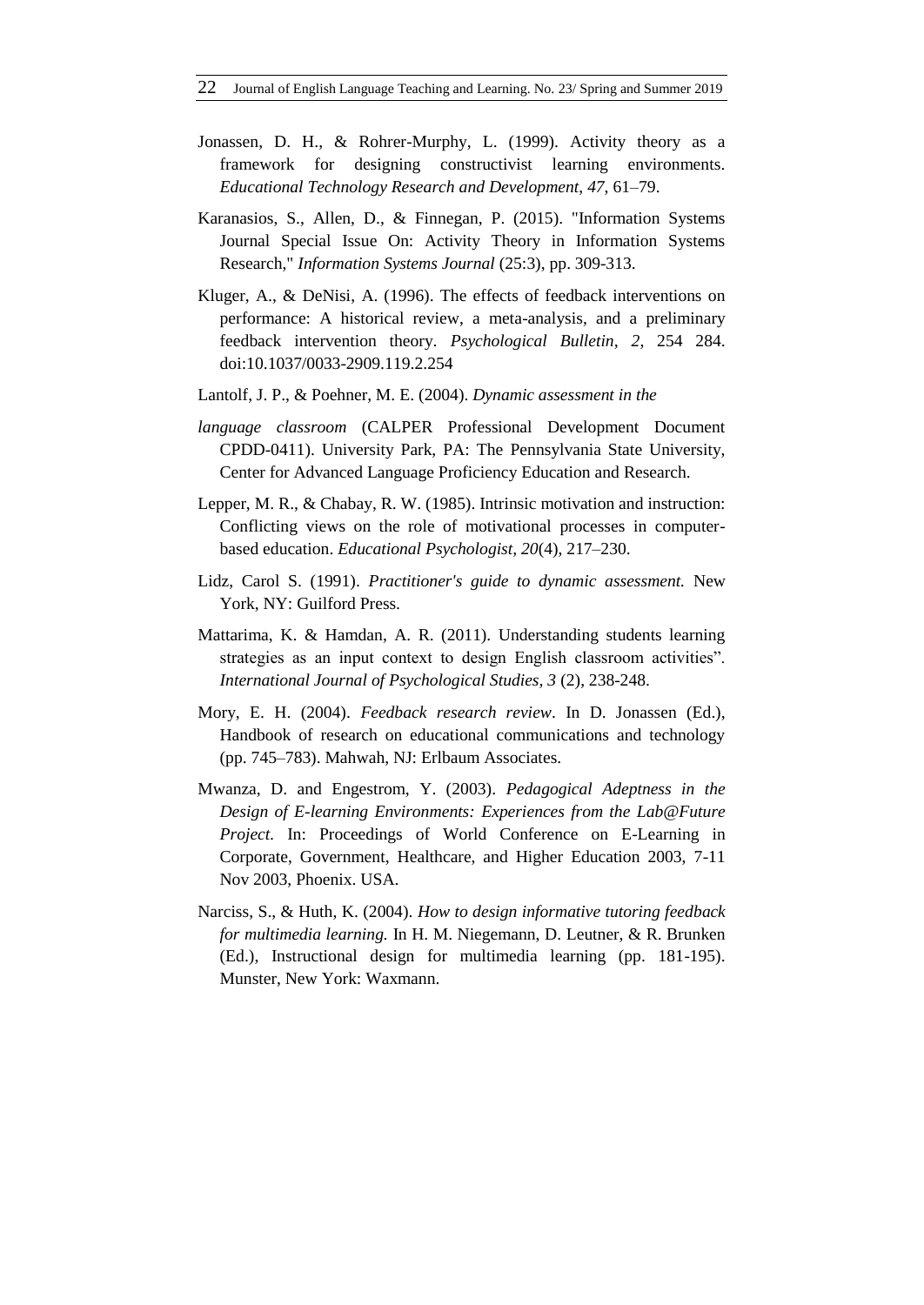- Nardi, B. (1996). *Activity theory and human-computer interaction.* In B. Nardi (Ed.), Contexts and consciousness. Activity theory and humancomputer interaction (pp. 7-16). The MIT Press: Cambridge.
- O'Farrell, C. (2016). *Enhancing Student Learning through Assessment.*
- Pearson, P.C. (2004). *Controversies in second language writing: Dilemmas and decisions in research and instruction.* The University of Michigan Press.
- Poehner, M. E. (2007). Beyond the Test: L2 Dynamic Assessment and the Transcendence of Mediated Learning. *Modern Language Journal, 91*, 323-340*.*
- Vygotsky, L. (1978). *Mind in society: The development of higher psychological processes* (Ed. By M. Cole, V. John-Steiner, S. Scribner, & E. Souberman). Cambridge, MA: Harvard University Press.
- Wang, T. H. (2010). Web-based dynamic assessment: taking assessment as teaching and learning strategy for improving students' e-Learning effectiveness. *Computers & Education, 54*(4), 1157–1166.
- Wylie, C. & Lyon, C. (2016). *Using the Formative Assessment Rubrics, Reflection and Observation Tools to Support Professional Reflection on Practice (Revised)*. Formative Assessment for Students and Teachers State Collaborative on Assessment and Student Standards of the Council of Chief State School Officers. Washington, DC.
- Yamagata-Lynch, L. C. (2010). "*Understanding Cultural Historical Activity Theory*," in Activity Systems Analysis Methods. Springer, pp. 13-26.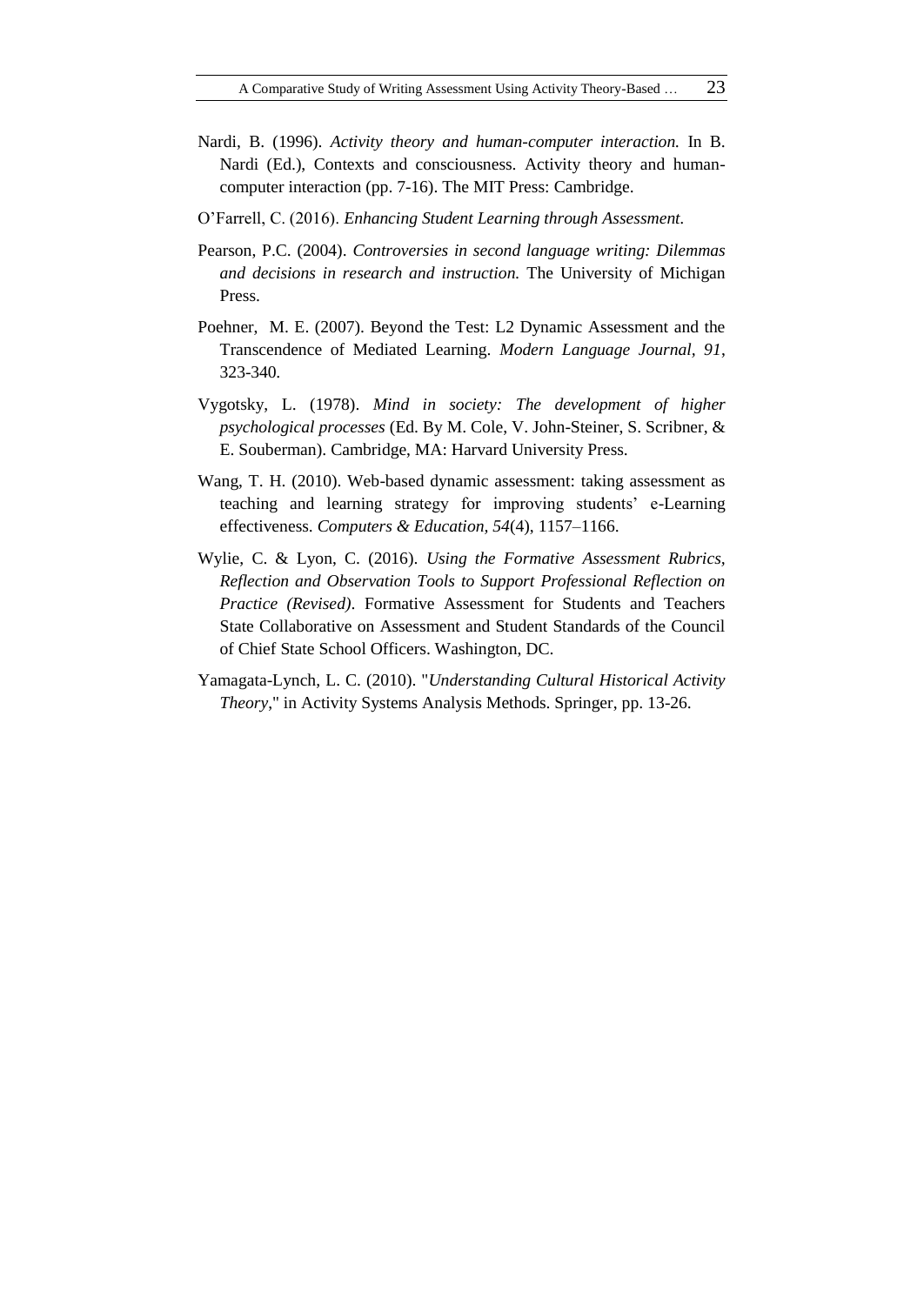# **Appendix 1**

Scoring analytical rubric for writing assessment adopted from González, Trejo & Roux (2017)

| <b>Score</b>            | Content                                                                                                                                                                                                                         | Organization                                                                                                                                                                                                        | Use of Lenguege                                                                                                                                                                                                                                                                                       | <b>Use of Vocabulary</b>                                                                                                                                                                                                       | Mechanics and Spelling.                                                                                                                                                               |
|-------------------------|---------------------------------------------------------------------------------------------------------------------------------------------------------------------------------------------------------------------------------|---------------------------------------------------------------------------------------------------------------------------------------------------------------------------------------------------------------------|-------------------------------------------------------------------------------------------------------------------------------------------------------------------------------------------------------------------------------------------------------------------------------------------------------|--------------------------------------------------------------------------------------------------------------------------------------------------------------------------------------------------------------------------------|---------------------------------------------------------------------------------------------------------------------------------------------------------------------------------------|
| $\overline{\mathbf{S}}$ | Text shows knowledge of<br>the topic and gives details.<br>or examples to support<br>main ideas. Text fully<br>corresponds to task<br>requirements.<br>Communication is<br>effective.                                           | Organizational skills are<br>present in the text making.<br>flow and coherence of<br>ideas smooth. Main ideas<br>and structure of text are<br>easily found and logically<br>sequenced.                              | Text makes use and<br>maintains use of complex<br>language structures<br>effectively. There are no<br>errors of idioms.<br>collocations and grammar.<br>in general Eacility in use of<br>language is apparent.                                                                                        | <b>Demonstrates</b><br>sophisticated and broad<br>use of vocabulary. Effective<br>and appropriate use of<br>idiomatic expressions and<br>colloquialisms: shows<br>aveareness of connotations.<br>and their meaning.            | Writing shows mastervof<br>punctuation and spelling<br>conventions. Capitalization and<br>paragraphing errors and typos.<br>are not found.                                            |
| $\overline{4}$          | Task is answered in its<br>majority but information<br>maybe redundant or<br>unnecessary, Some debail is<br>aiven, Sufficient<br>development of main.<br>ideas. Some gaps may be<br>found among information.                    | Adequately organized with<br>the use of organizational<br>patterns and connectors.<br>but sequencing of<br>information is incomplete.<br>Connection of main ideas<br>maybe lost but meaning is<br>still understood. | Grammatical accuracy<br>consistently maintained.<br>Fewerrors of idioms.<br>collocations and grammar.<br>in general Complex<br>sentences present minor<br>errors                                                                                                                                      | Demonstrates<br>sophisticated use of<br>vocabulary, Good<br>command of<br>idiomatic eroressions and<br>colloquialisms. Minor errors<br>in vocabulary use.                                                                      | Writing shows occasional<br>errors of punctuation and<br>spelling conventions.<br>Capitalization and<br>paragraphing errors and typos.<br>are occasionally found.                     |
| $\overline{3}$          | Task is addressed<br>adequatelybut information<br>maybe missing. Some<br>details are used to support.<br>the main idea. Shows some<br>knowledge of the main.<br>top ic and limited<br>development of main<br>ideas.             | Some or ganization at skills<br>are present. Use of<br>cohesive devices makes.<br>text clear and understood.<br>Occasional deficiencies can<br>lead to "iumpiness" among<br>in formation                            | Some grammatical "slips"<br>maybe found. Grammatical<br>errors such as verb tense.<br>verb agreement, number,<br>word order, articles.<br>pronouns, and prepositions.<br>are found but they do not.<br>lead to misunderstanding.<br>Context given in text<br>allows for interpretation of<br>meaning. | Vocabular v accuracy is high<br>though occasional errors<br>may be found. Adequate<br>and appropriate<br>word/idiom choice and use.<br>Some incorrect sentd.<br>choice does occur without.<br>impeding communication.          | Writing shows fewverrors of<br>punctuation and spelling<br>conventions. Few capitalization<br>and paragraphing errors and<br>typos are found.                                         |
| $\overline{2}$          | Task reveals little relevance<br>to the topic. Major gaps in<br>information are found and<br>insufficient details to<br>support main ideas are<br>given. In appropriate<br>information. Pointless<br>repetition of information. | Small pieces of text are<br>linked with hasic.<br>connectors. Unsatisfactory<br>cohesion may cause most<br>but not all of the<br>information to seem sloppy<br>and non-fluent.                                      | Frequent grammatical<br>in accuracies found.<br>Frequent and basic errors<br>of tense, agreement,<br>number, word order.<br>articles, pronouns, and<br>prepositions are found.<br>Understanding of ideas is<br>seldom confusing.                                                                      | Sufficient control of<br>elementarw vocabulary to<br>express basic ideas.<br>Repetition of vocabulary is<br>frequent. Frequent misuse<br>of word form use.<br>word/idiom choice and use.<br>making communication<br>confusing. | Writing shows frequent errors<br>of punctuation and spelling<br>conventions. Capitalization and<br>paragraphing errors and typos<br>are frequently found. Meaning<br>maybe confusing. |
|                         |                                                                                                                                                                                                                                 |                                                                                                                                                                                                                     |                                                                                                                                                                                                                                                                                                       |                                                                                                                                                                                                                                |                                                                                                                                                                                       |
| $\blacksquare$          | Task presents limited<br>relevance to main topic.<br>Inadequate development<br>oftanic Dataile wa not.                                                                                                                          | Groups of words connected<br>with simple connectors<br>such as "and". "but" or<br>"hacarea" Cohadonic                                                                                                               | Almost all or most of the<br>basic grammatical<br>constructions are<br>in securata. Maior iccune in                                                                                                                                                                                                   | Text has little knowledge<br>of English vocabulars.<br>idioms and word forms.<br>Language sufficient for                                                                                                                       | Almost all spelling is inaccurate<br>and the text shows an<br>ignorance of punctuation<br>consentions. Taxkis                                                                         |

|          | Task presents limited<br>relevance to main topic.<br>Inadequate development<br>of topic. Details are not<br>given.                               | Groups of words connected<br>with simple connectors.<br>such as "and". "but" or<br>"because". Cohesion is<br>almost absent. Connection<br>among ideas is difficult to<br>find making information.<br>confusing or misleading. | Almost all or most of the<br>basic grammatical<br>constructions are<br>inaccurate. Major issues in<br>simple sentences. Errors of<br>negation, agreement,<br>number, word order,<br>articles, pronouns, and<br>prepositions frequently<br>found. Understanding of<br>information difficult. | Text has little knowledge<br>of English vocabulars.<br>idioms and word forms.<br>Language sufficient for<br>coping with simple survival<br>needs. Information is<br>basically translated.<br>In appropriate choice of<br>word forms. | Almost all spelling is inaccurate<br>and the text shows an<br>ignorance of punctuation<br>conventions. Text is<br>dominated by capitalization<br>and paragraphing errors and<br>typos. Meaning is obscured.                              |
|----------|--------------------------------------------------------------------------------------------------------------------------------------------------|-------------------------------------------------------------------------------------------------------------------------------------------------------------------------------------------------------------------------------|---------------------------------------------------------------------------------------------------------------------------------------------------------------------------------------------------------------------------------------------------------------------------------------------|--------------------------------------------------------------------------------------------------------------------------------------------------------------------------------------------------------------------------------------|------------------------------------------------------------------------------------------------------------------------------------------------------------------------------------------------------------------------------------------|
| $\Omega$ | Task does not reveal.<br>development topic. Totally<br>inadequate answer to task.<br>No details are given.<br>Content insufficient to<br>assess. | Cohesion is totally absent.<br>Writing is fragmented<br>making communication<br>impossible to obtain. Lack<br>of structure in information<br>leads to absence of<br>organization. Content<br>insufficient to assess.          | All language use is<br>in accurate. Meaning<br>obscured. Content<br>insufficient to assess.                                                                                                                                                                                                 | No apparent vocabulary<br>use or vocabulary.<br>comprehension is present<br>in text. Content insufficient<br>to assess.                                                                                                              | All spelling is inaccurate and<br>the text shows an ignorance of<br>punctuation conventions . Text<br>is dominated by capitalization<br>and paragraphing errors and<br>typos.<br>Meaning is obscured. Content<br>insufficient to assess. |